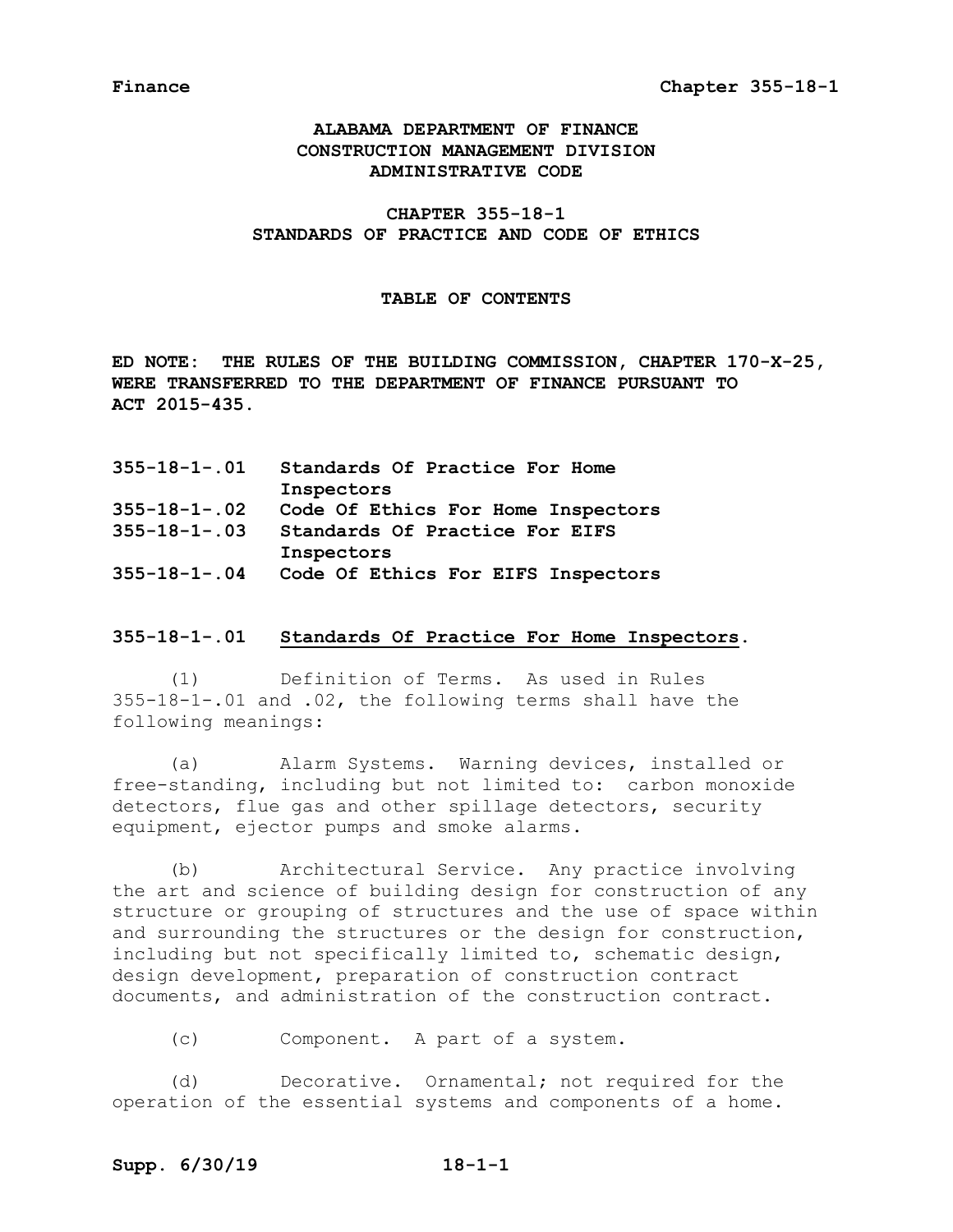(e) Describe. To report a system or component by its type or other observed, significant characteristics to distinguish it from other systems or components.

(f) Dismantle. To take apart or remove any component, device or piece of equipment that would not be taken apart or removed by a homeowner in the course of normal and routine home owner maintenance.

(g) Engineering Service. Any professional service or creative work requiring engineering education, training, and experience and the application of special knowledge of the mathematical, physical and engineering sciences to such professional service or creative work as consultation, investigation, evaluation, planning, design and supervision of construction for the purpose of assuring compliance with the specifications and design, in conjunction with structures, buildings, machines, equipment, works or processes.

(h) Further Evaluation. Examination and analysis by a qualified professional, tradesman or service technician beyond that provided by the home inspection.

(i) Home Inspection. The process by which an inspector visually examines the readily accessible systems and components of a home and which describes those systems and components in accordance with these Standards of Practice.

(j) Household Appliances. Kitchen, laundry, and similar appliances, whether installed or free-standing.

(k) Inspect. To examine readily accessible systems and components of a building in accordance with these Standards of Practice, using normal operating controls and opening readily openable access panels.

(l) Inspector. A person hired to examine any system or component of a building in accordance with these Standards of Practice, including Home Inspectors as defined in Code of Ala. 1975, §34-14B-2(3).

(m) Installed. Attached such that removal requires tools.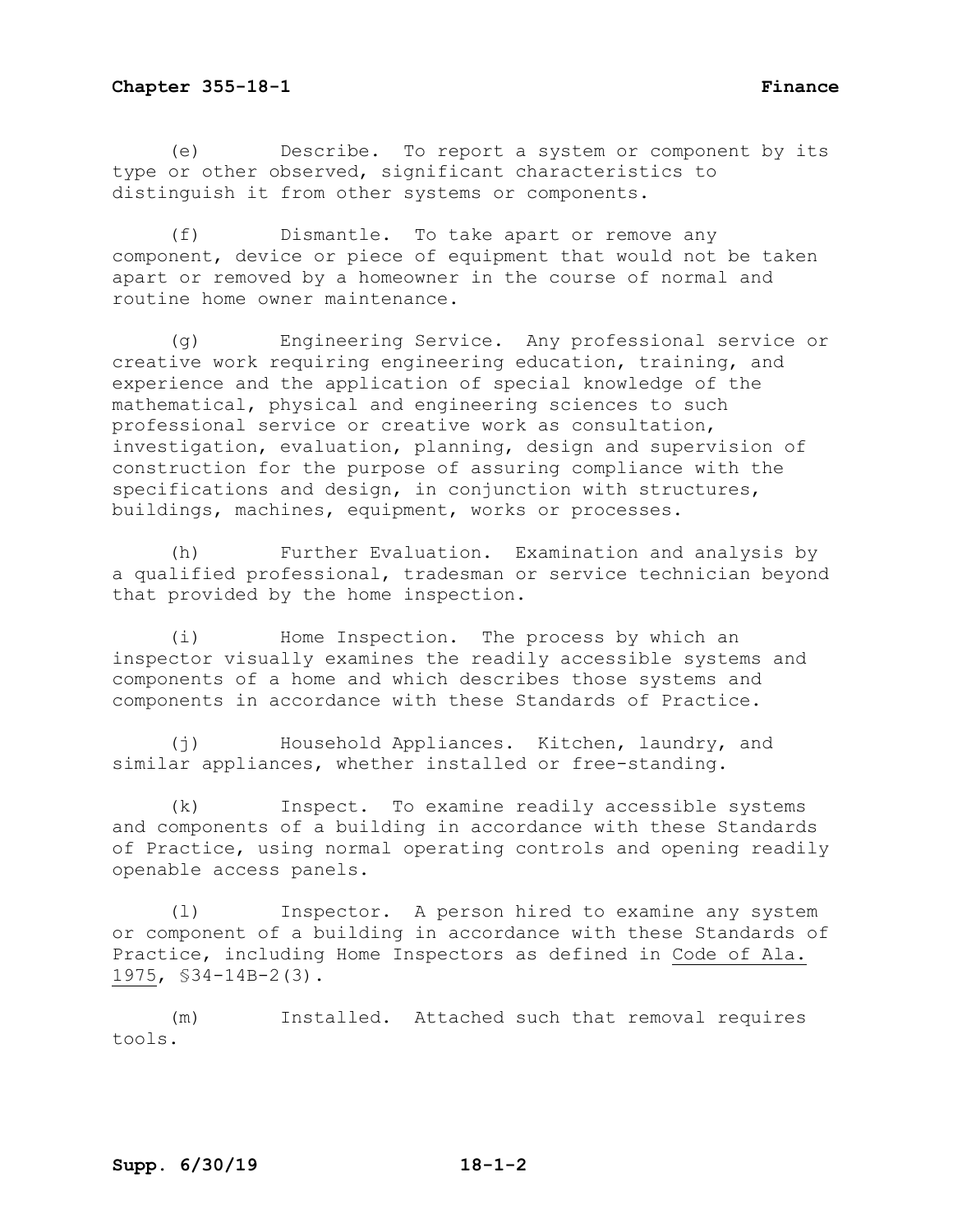(n) Normal Operating Controls. Devices such as thermostats, switches or valves intended to be operated by the homeowner.

(o) Readily Accessible. Available for visual inspection without requiring moving of personal property, dismantling, destructive measures, or any action which will likely involve risk to persons or property.

(p) Readily Openable Access Panel. A panel provided for homeowner inspection and maintenance that is within normal reach, can be removed by one person, and is not sealed in place.

(q) Recreational Facilities. Spas, saunas, steam baths, swimming pools, exercise, entertainment, athletic, playground or other similar equipment and associated accessories.

(r) Report. To communicate in writing.

(s) Representative Number. One component per room for multiple similar interior components such as windows and electric outlets; one component on each side of the building for multiple similar exterior components.

(t) Roof Drainage Systems. Components used to carry water off a roof and away from a building.

(u) Significantly Deficient. Unsafe or not functioning

(v) Shut Down. A state in which a system or component cannot be operated by normal operating controls.

(w) Solid Fuel Burning Appliances. A hearth and fire chamber or similar prepared place in which a fire may be built and which is built in conjunction with a chimney; or a listed assembly of a fire chamber, its chimney and related factory-made parts designed for unit assembly without requiring field construction.

(x) Structural Component. A component that supports non-variable forces or weights (dead loads) and variable forces or weights (live loads).

**Supp. 6/30/19 18-1-3**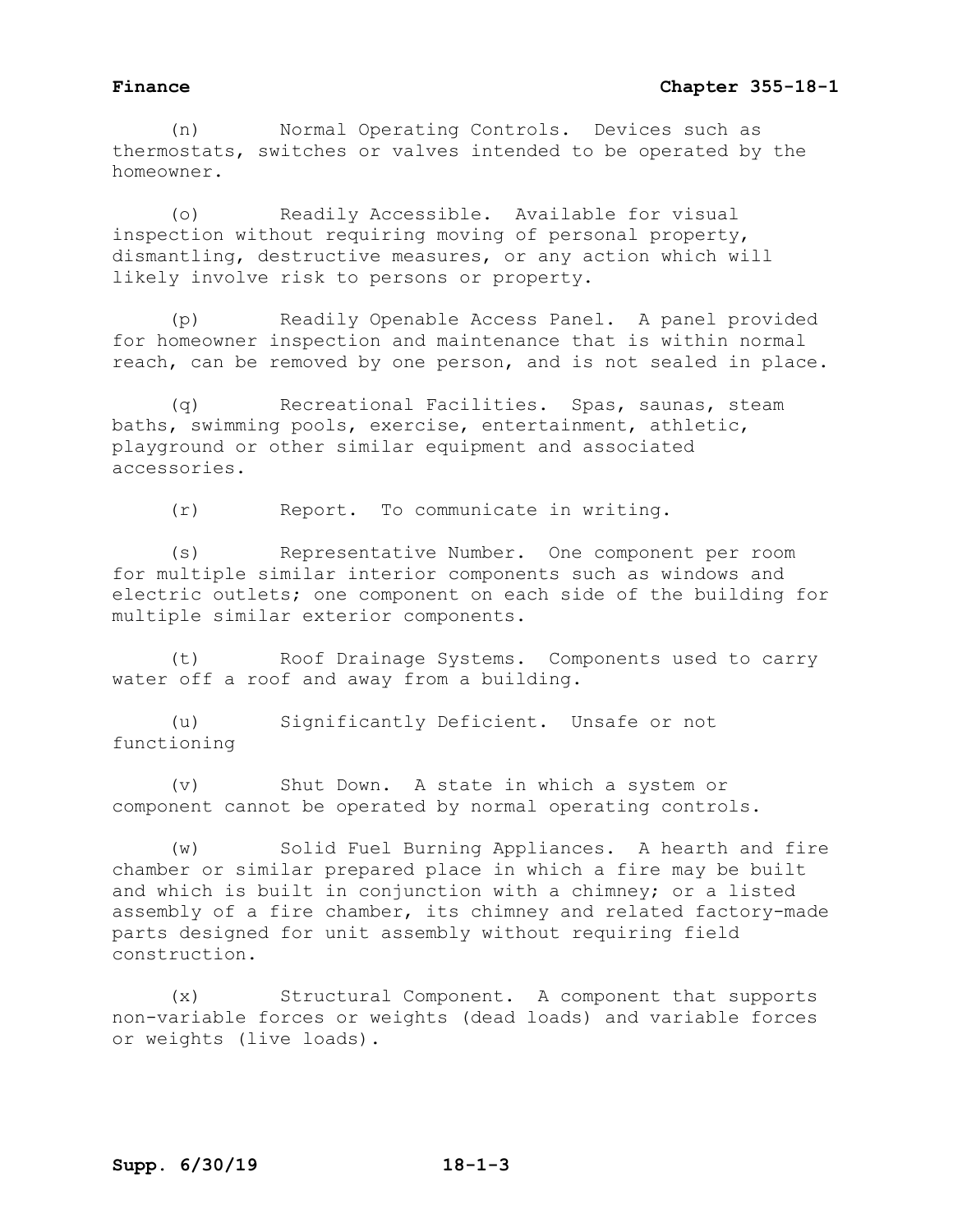(y) System. A combination of interacting or interdependent components, assembled to carry out one or more functions.

(z) Technically Exhaustive. An investigation that involves dismantling, the extensive use of advanced techniques, measurements, instruments, testing, calculations or other means.

(aa) Under-floor Crawl Space. The area within the confines of the foundation and between the ground and the underside of the floor.

(bb) Unsafe. A condition in a readily accessible, installed system or component which is judged to be a significant risk of personal injury during normal, day-to-day use. The risk may be due to damage, deterioration, improper installation or a change in accepted residential construction standards.

(cc) Wiring Methods. Identification of electrical conductors or wires by their general type, such as "non-metallic sheathed cable" ("Romex"), "armored cable" ("bx") or "knob and tube," etc.

(2) Purpose and Scope

(a) The purpose of these Standards of Practice is to establish a minimum and uniform standard for inspectors. Home Inspections performed to these Standards of Practice are intended to provide the client with information regarding the condition of the systems and components of the home as inspected at the time of the Home Inspection.

(b) The inspector shall:

1. inspect:

(i) readily accessible systems and components of homes listed in these Standards of Practice.

(ii) installed systems and components of homes listed in these Standards of Practice.

2. report: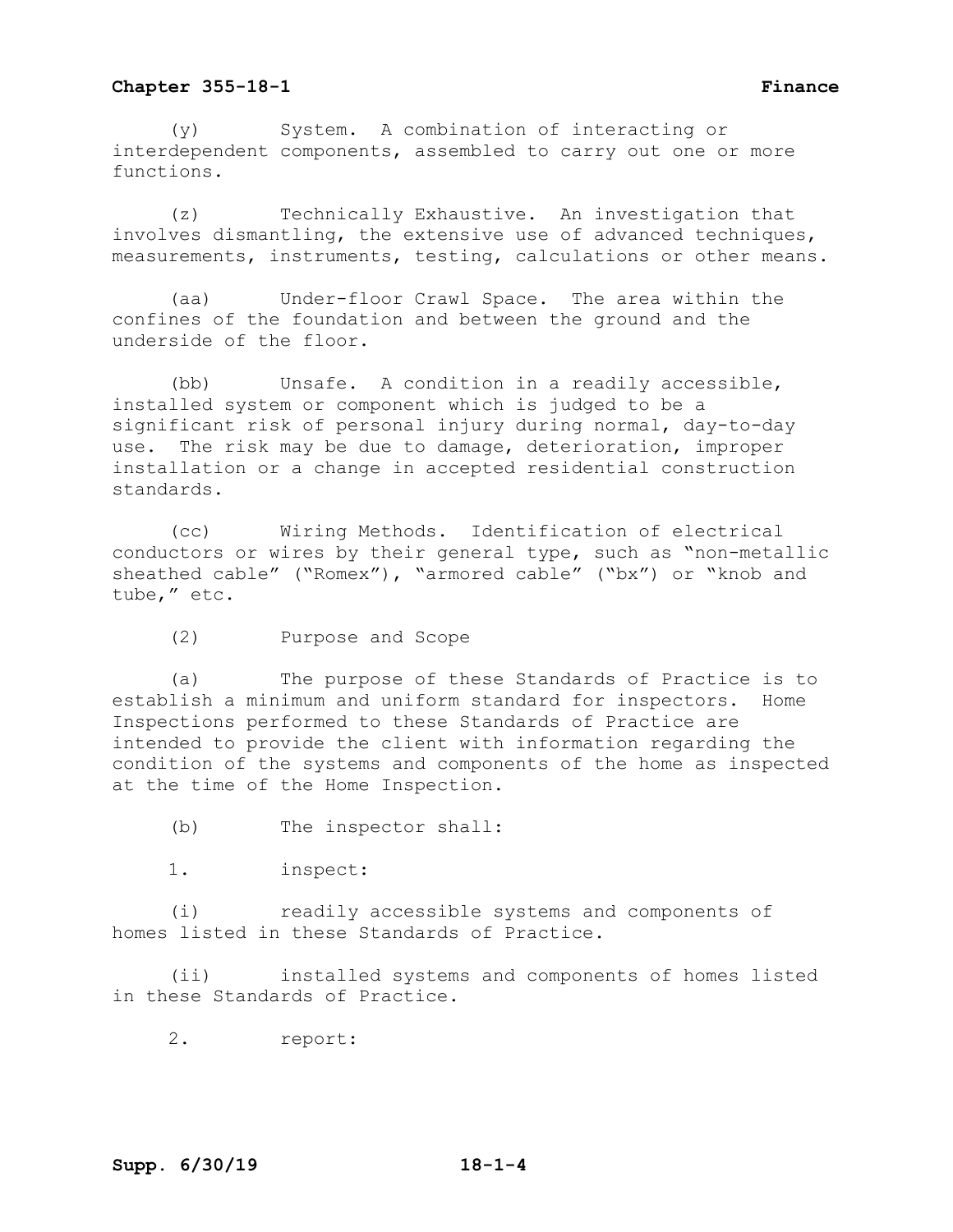(i) on those systems and components inspected which, in the professional opinion of the inspector, are significantly deficient or are near the end of their service lives.

(ii) a reason why, if not self-evident, the system or component is significantly deficient or near the end of its service life.

(iii) the inspector's recommendations to correct or monitor the reported deficiency.

(iv) on any systems and components designated for inspection in these Standards of Practice which were present at the time of the Home Inspection but were not inspected and a reason they were not inspected.

(c) These Standards of Practice are not intended to limit inspectors from:

1. including other inspection services, systems or components in addition to those required by these Standards of Practice.

2. specifying repairs, provided the inspector is appropriately qualified and willing to do so.

3. excluding systems and components from the inspection if requested by the client.

(3) Structural System

(a) The inspector shall:

1. inspect:

(i) the structural components including foundation and framing.

(ii) by probing a representative number of structural components where deterioration is suspected or where clear indications of possible deterioration exist. Probing is not required when probing would damage any finished surface or where no deterioration is visible.

2. describe: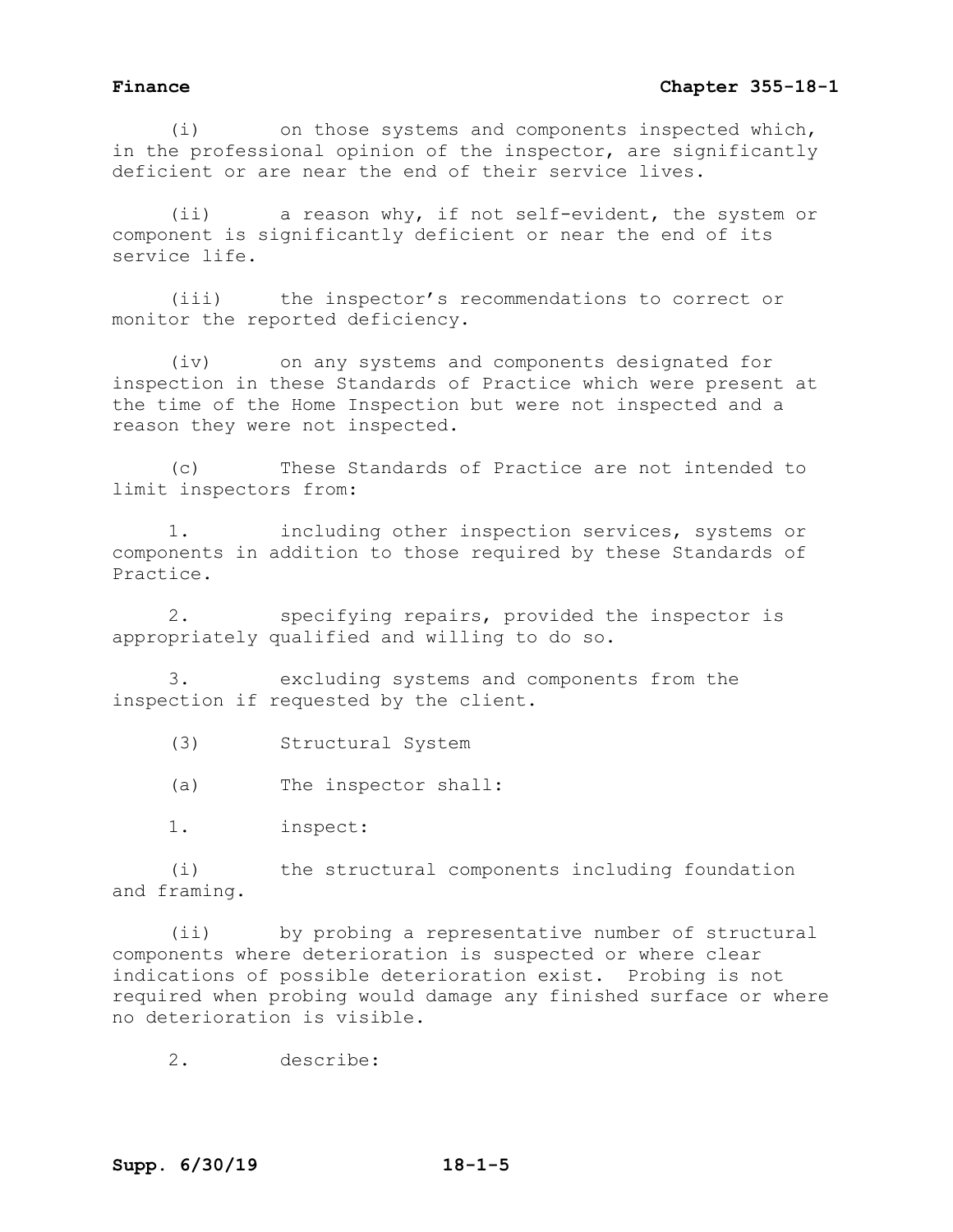(i) the foundation and report the methods used to inspect the under-floor crawl space.

(ii) the floor structure.

(iii) the wall structure.

(iv) the ceiling structure.

(v) the roof structure and report the methods used to inspect the attic.

(b) The inspector is not required to:

1. provide any engineering service or architectural service.

2. offer an opinion as to the adequacy of any structural system or component.

(4) Exterior

(a) The inspector shall:

1. inspect:

(i) the exterior wall covering, flashing and trim.

(ii) all exterior doors.

(iii) attached decks, balconies, stoops, steps, porches, and their associated railings.

(iv) the eaves, soffits, and fascias where accessible from the ground level.

(v) the vegetation, grading, surface drainage, and retaining walls on the property when any of these are likely to adversely affect the building.

(vi) walkways, patios, and driveways leading to dwelling entrances.

2. describe the exterior wall covering.

(b) The inspector is not required to inspect: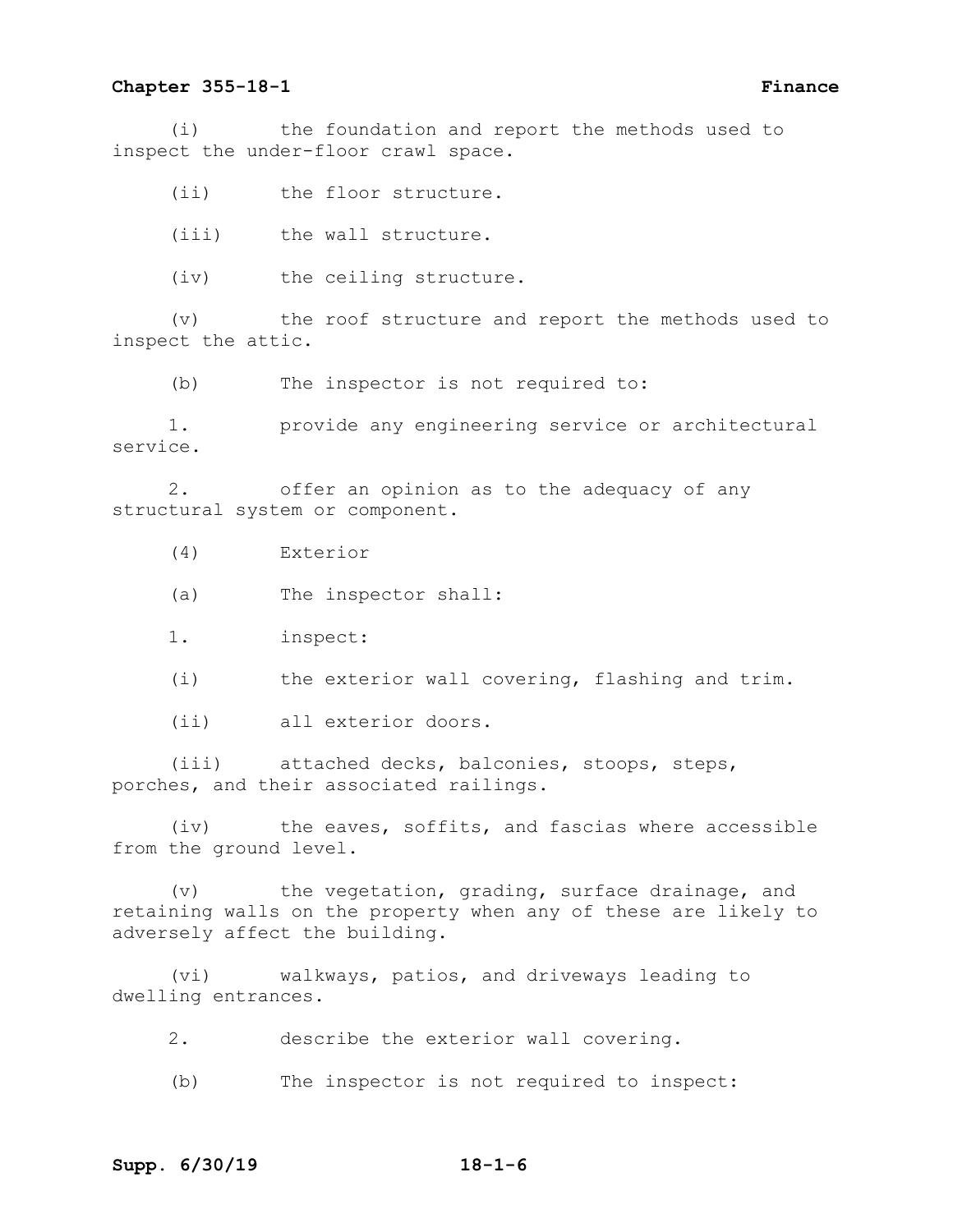1. screening, shutters, awnings, and similar seasonal accessories.

2. fences.

3. geological, geotechnical or hydrological conditions.

4. recreational facilities.

5. outbuildings.

6. seawalls, break-walls and docks.

7. erosion control and earth stabilization measures.

(5) Roof System

(a) The inspector shall:

1. inspect:

(i) the roof covering.

(ii) the roof drainage systems.

(iii) the flashings.

(iv) the skylights, chimneys, and roof penetrations.

2. describe the roof covering and report the methods used to inspect the roof.

(b) The inspector is not required to inspect:

1. antennae.

2. interiors of flues or chimneys which are not readily accessible.

3. other installed accessories.

(6) Plumbing System

(a) The inspector shall:

1. inspect: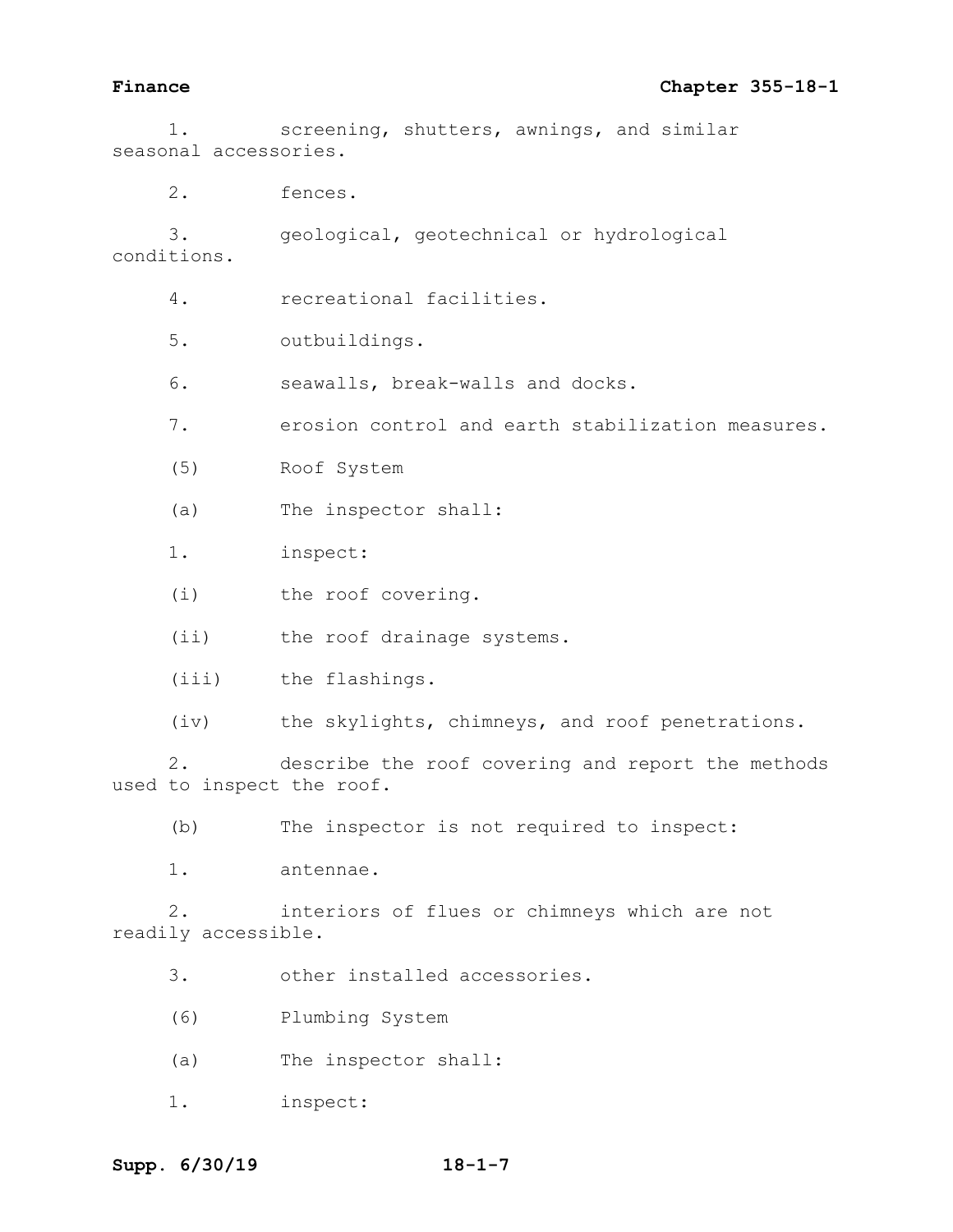(i) the interior water supply and distribution systems including all fixtures and faucets.

(ii) the drain, waste and vent systems including all fixtures.

(iii) the water heating equipment.

(iv) the vent systems, flues, and chimneys.

(v) the fuel storage and fuel distribution systems.

(vi) the drainage sumps, sump pumps, and related piping.

2. describe:

(i) the water supply, drain, waste, and vent piping materials.

(ii) the water heating equipment including the energy source.

(iii) the location of main water and main fuel shut-off valves.

(b) The inspector is not required to:

1. inspect:

(i) the clothes washing machine connections.

(ii) the interiors of flues or chimneys which are not readily accessible.

(iii) wells, well pumps, or water storage related equipment.

(iv) water conditioning systems.

(v) solar water heating systems.

(vi) fire and lawn sprinkler systems.

(vii) private waste disposal systems.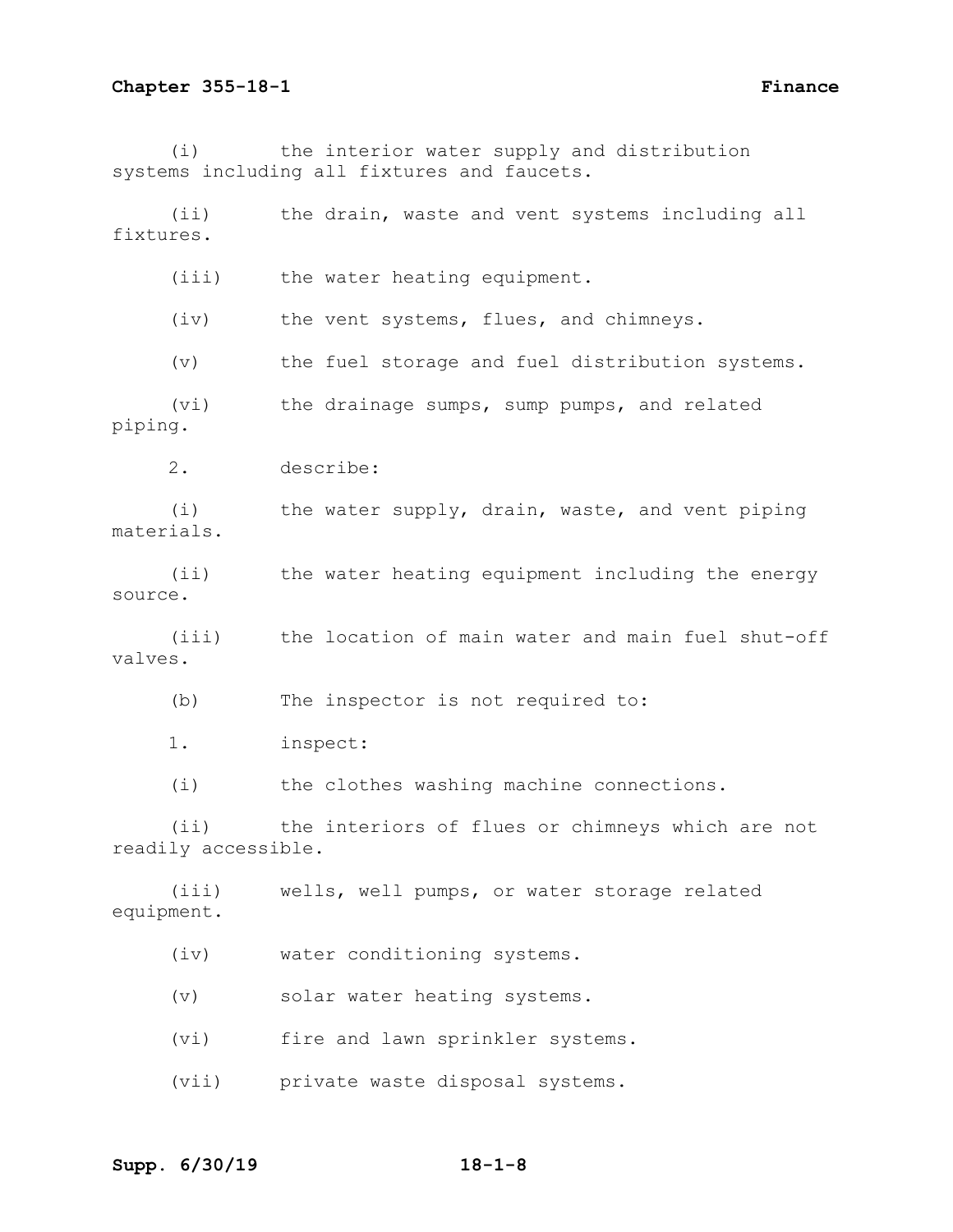2. determine:

(i) whether water supply and waste disposal systems are public or private.

(ii) the quantity or quality of the water supply.

3. operate safety valves or shut-off valves.

(7) Electrical System

(a) The inspector shall:

1. inspect:

(i) the service drop.

(ii) the service entrance conductors, cables, and raceways.

(iii) the service equipment and main disconnects.

(iv) the service grounding.

(v) the interior components of service panels and sub panels.

(vi) the conductors.

(vii) the overcurrent protection devices.

(viii) a representative number of installed lighting fixtures, switches, and receptacles.

(ix) the ground fault circuit interrupters.

2. describe:

(i) the amperage and voltage rating of the service.

(ii) the location of main disconnect(s) and sub panels.

(iii) the wiring methods.

3. report: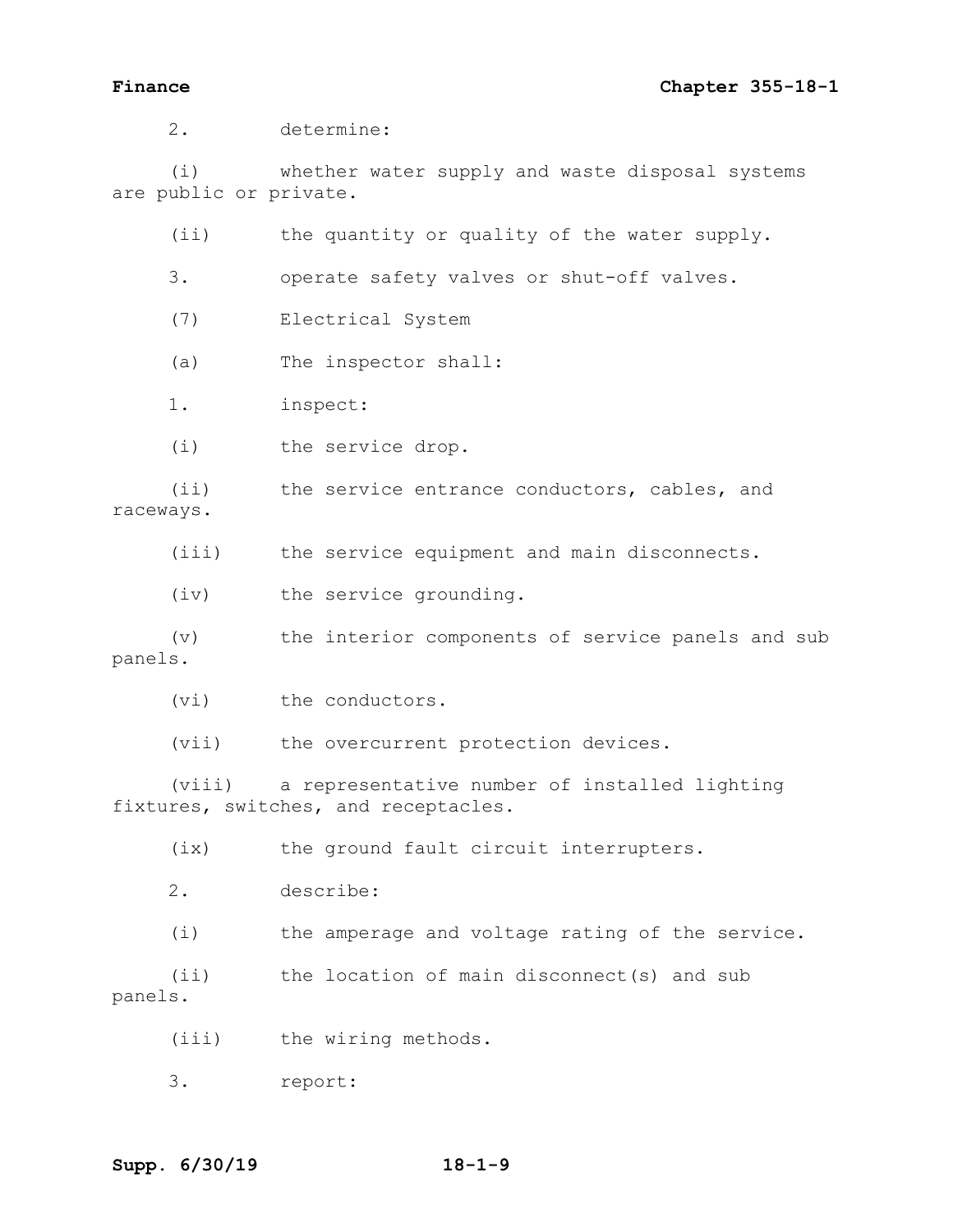(i) on the presence of solid conductor aluminum branch circuit wiring.

(ii) on the absence of smoke detectors.

(b) The inspector is not required to:

1. inspect:

(i) the remote control devices unless the device is the only control device.

(ii) the alarm systems and components.

(iii) the low voltage wiring, systems and components.

(iv) the ancillary wiring, systems and components not a part of the primary electrical power distribution system.

2. measure amperage, voltage or impedance.

(8) Heating System

(a) The inspector shall:

1. inspect:

(i) the installed heating equipment.

(ii) the vent systems, flues, and chimneys.

2. describe:

(i) the energy source.

(ii) the heating method by its distinguishing characteristics.

(b) The inspector is not required to:

1. inspect:

(i) the interiors of flues or chimneys which are not readily accessible.

(ii) the heat exchanger.

# **Supp. 6/30/19 18-1-10**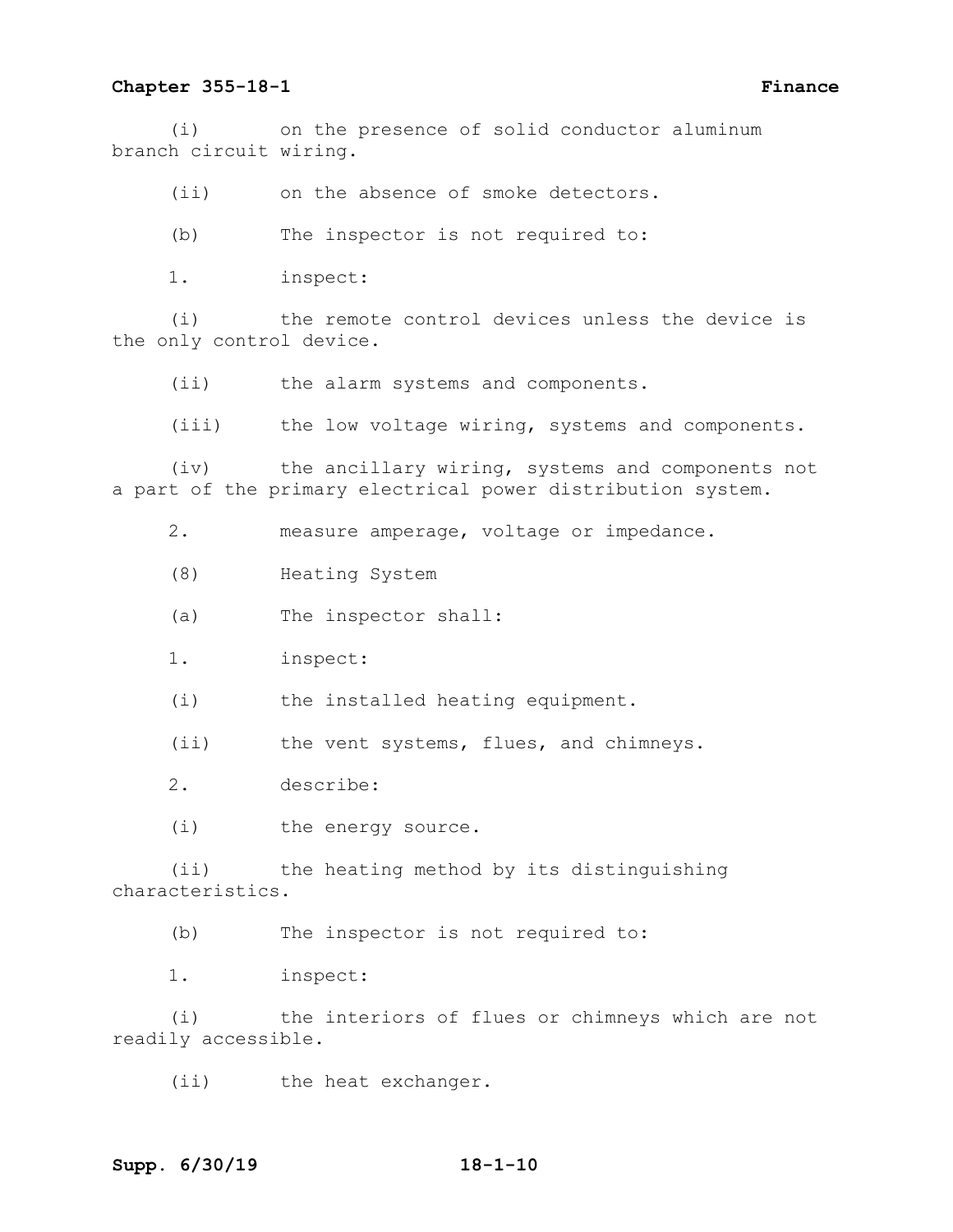(iii) the humidifier or dehumidifier.

(iv) the electronic air filter.

(v) the solar space heating system.

2. determine heat supply adequacy or distribution balance.

(9) Air Conditioning System

(a) The inspector shall:

1. inspect the installed central and through-wall cooling equipment.

2. describe:

(i) the energy source.

(ii) the cooling method by its distinguishing characteristics.

(b) The inspector is not required to:

1. inspect electronic air filters.

2. determine cooling supply adequacy or distribution balance.

(10) Interior

(a) The inspector shall inspect:

1. the walls, ceilings and floors.

2. the steps, stairways, and railings.

3. the countertops and a representative number of installed cabinets.

4. a representative number of doors and windows.

5. garage doors and garage door operators.

(b) The inspector is not required to inspect: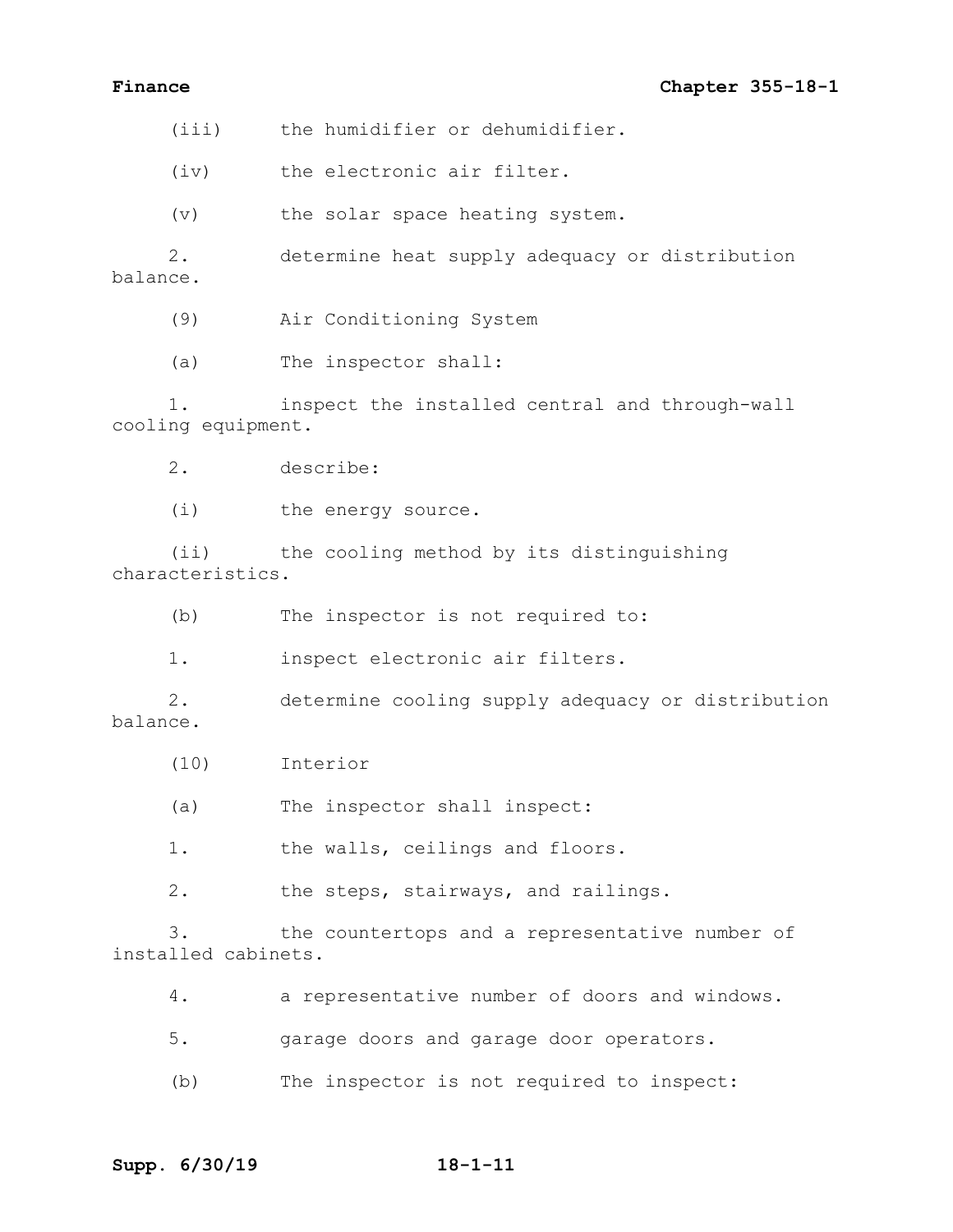1. the paint, wallpaper, and other finish treatments.

|         | $2$ . | the carpeting.                                   |
|---------|-------|--------------------------------------------------|
|         | 3.    | the window treatments.                           |
|         | 4.    | the central vacuum systems.                      |
|         | $5.$  | the household appliances.                        |
|         | 6.    | recreational facilities.                         |
|         | (11)  | Insulation and Ventilation                       |
|         | (a)   | The inspector shall:                             |
|         | $1$ . | inspect:                                         |
| spaces. | (i)   | the insulation and vapor retarders in unfinished |
|         | (iii) | the ventilation of attics and foundation areas.  |
|         | (iii) | the mechanical ventilation systems.              |

2. describe:

(i) the insulation and vapor retarders in unfinished spaces.

(ii) the absence of insulation in unfinished spaces at conditioned surfaces.

- (b) The inspector is not required to:
- 1. disturb insulation or vapor retarders.
- 2. determine indoor air quality.
- (12) Fireplaces and Solid Fuel Burning Appliances
- (a) The inspector shall:
- 1. inspect:
- (i) the system components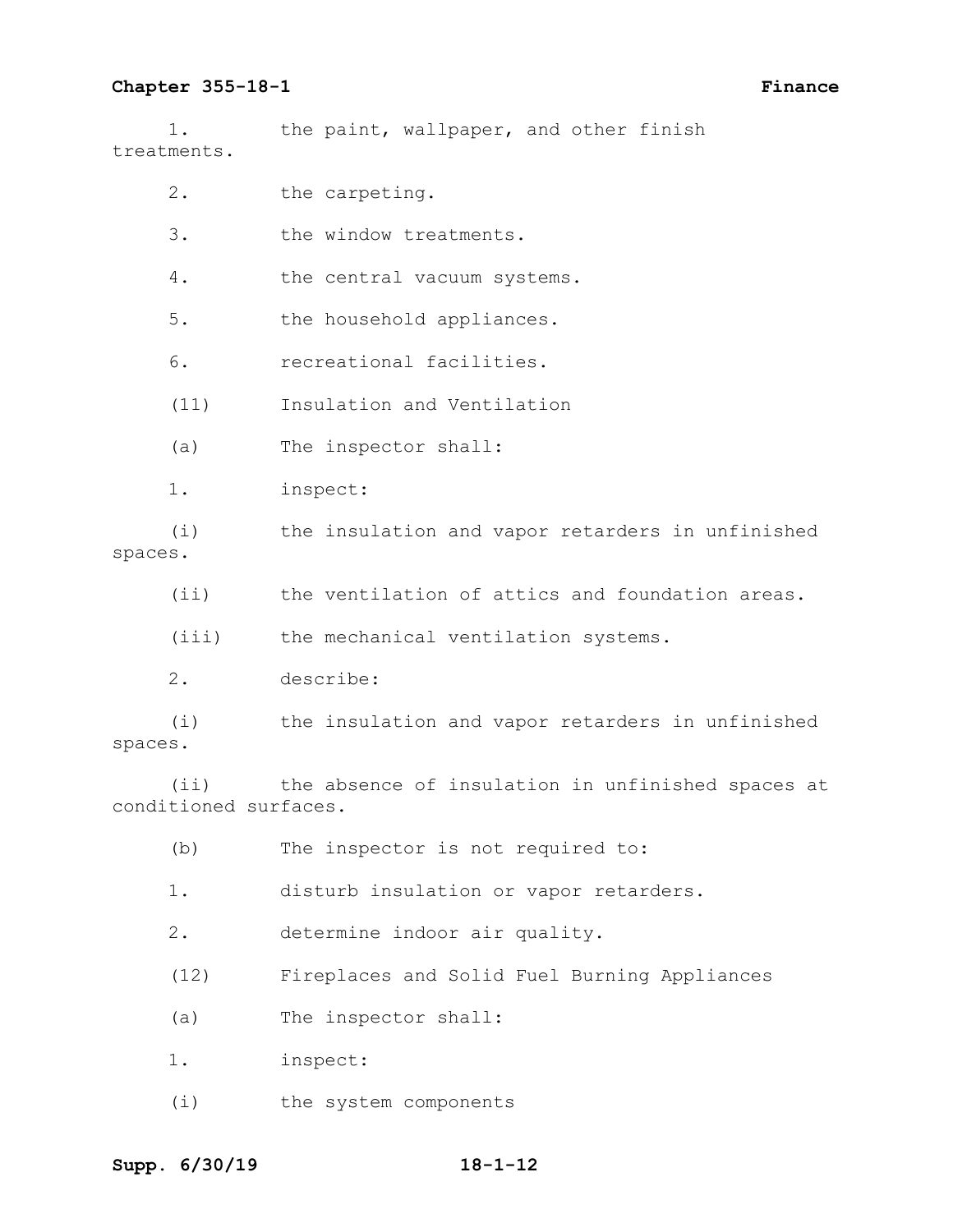| $(i$ i)                              | the vent systems, flues, and chimneys.            |
|--------------------------------------|---------------------------------------------------|
| 2.                                   | describe:                                         |
| (i)                                  | the fireplaces and solid fuel burning appliances. |
| (i)                                  | the chimneys.                                     |
| (b)                                  | The inspector is not required to:                 |
| 1.                                   | inspect:                                          |
| (i)                                  | the interiors of flues or chimneys.               |
| (iii)                                | the firescreens and doors.                        |
| (iii)                                | the seals and gaskets.                            |
| (iv)                                 | the automatic fuel feed devices.                  |
| $(\triangledown)$                    | the mantels and fireplace surrounds.              |
| (vi)                                 | the combustion make-up air devices.               |
| (vii)<br>controlled or fan assisted. | the heat distribution assists whether gravity     |
| 2.                                   | ignite or extinguish fires.                       |
| 3.                                   | determine draft characteristics.                  |
| 4.<br>contents.                      | move fireplace inserts or stoves or firebox       |
| (13)                                 | General Limitations and Exclusions                |
| (a)                                  | General limitations:                              |
| 1.<br>Standards of Practice          | Inspections performed in accordance with these    |
| (i)                                  | are not technically exhaustive.                   |

(ii) will not identify concealed conditions or latent defects.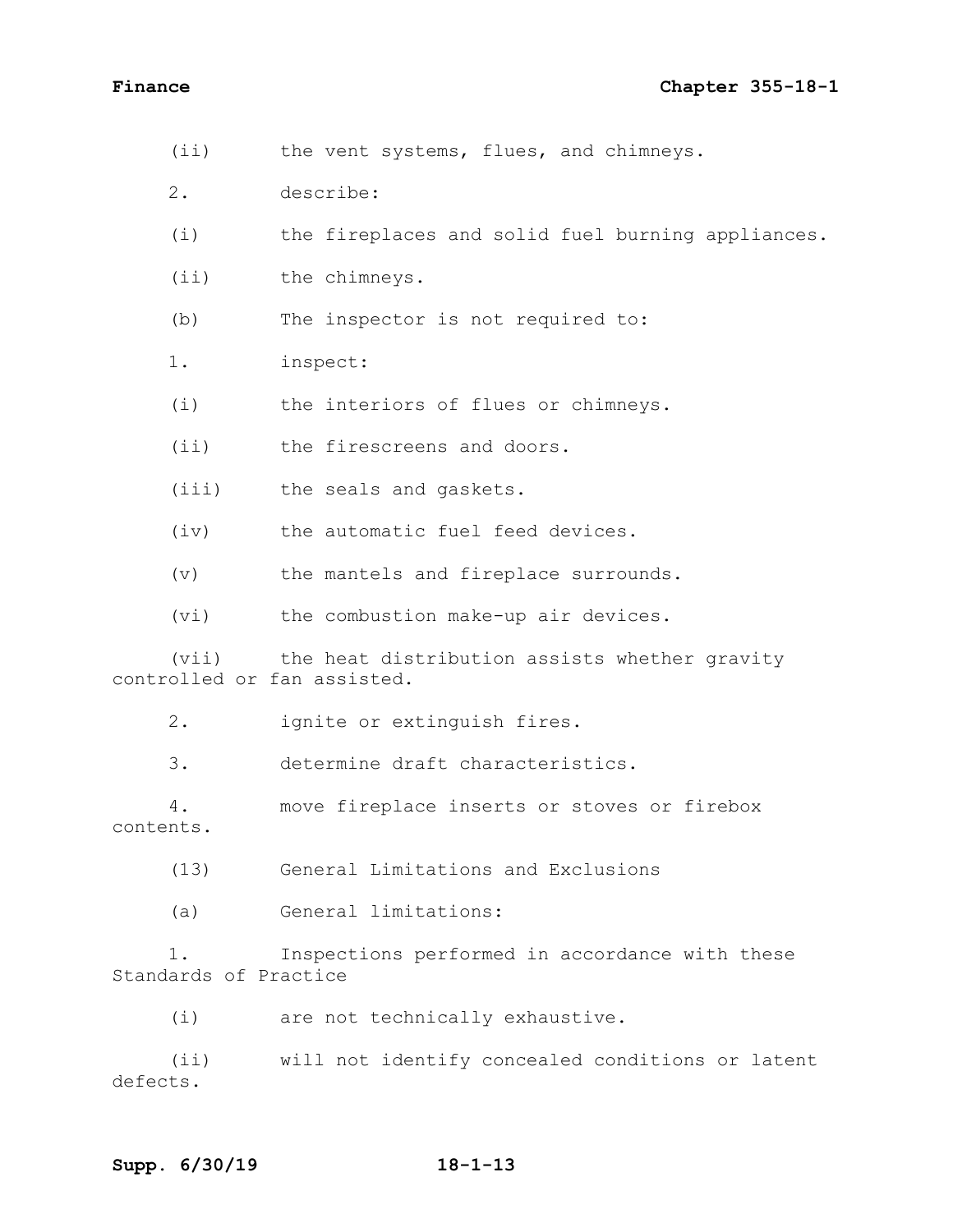2. These Standards of Practice are applicable to buildings with four or fewer dwelling units and their garages or carports.

(b) General exclusions:

1. The inspector is not required to perform any action or make any determination unless specifically stated in these Standards of Practice, except as may be required by other lawful authority.

2. Inspectors are not required to determine:

(i) the condition of systems or components which are not readily accessible.

(ii) the remaining life of any system or component.

(iii) the strength, adequacy, effectiveness, or efficiency of any system or component.

(iv) the causes of any condition or deficiency.

(v) the methods, materials, or costs of corrections.

(vi) future conditions including, but not limited to, failure of systems and components.

(vii) the suitability of the property for any specialized use.

(viii) compliance with regulatory requirements (codes, regulations, laws, ordinances, etc.)

(ix) the market value of the property or its marketability.

(x) the advisability of the purchase of the property.

(xi) the presence of potentially hazardous plants or animals including, but not limited to, wood destroying organisms or diseases harmful to humans.

(xii) the presence of any environmental hazards including, but not limited to, toxins, carcinogens, noise, and contaminants in soil, water, and air.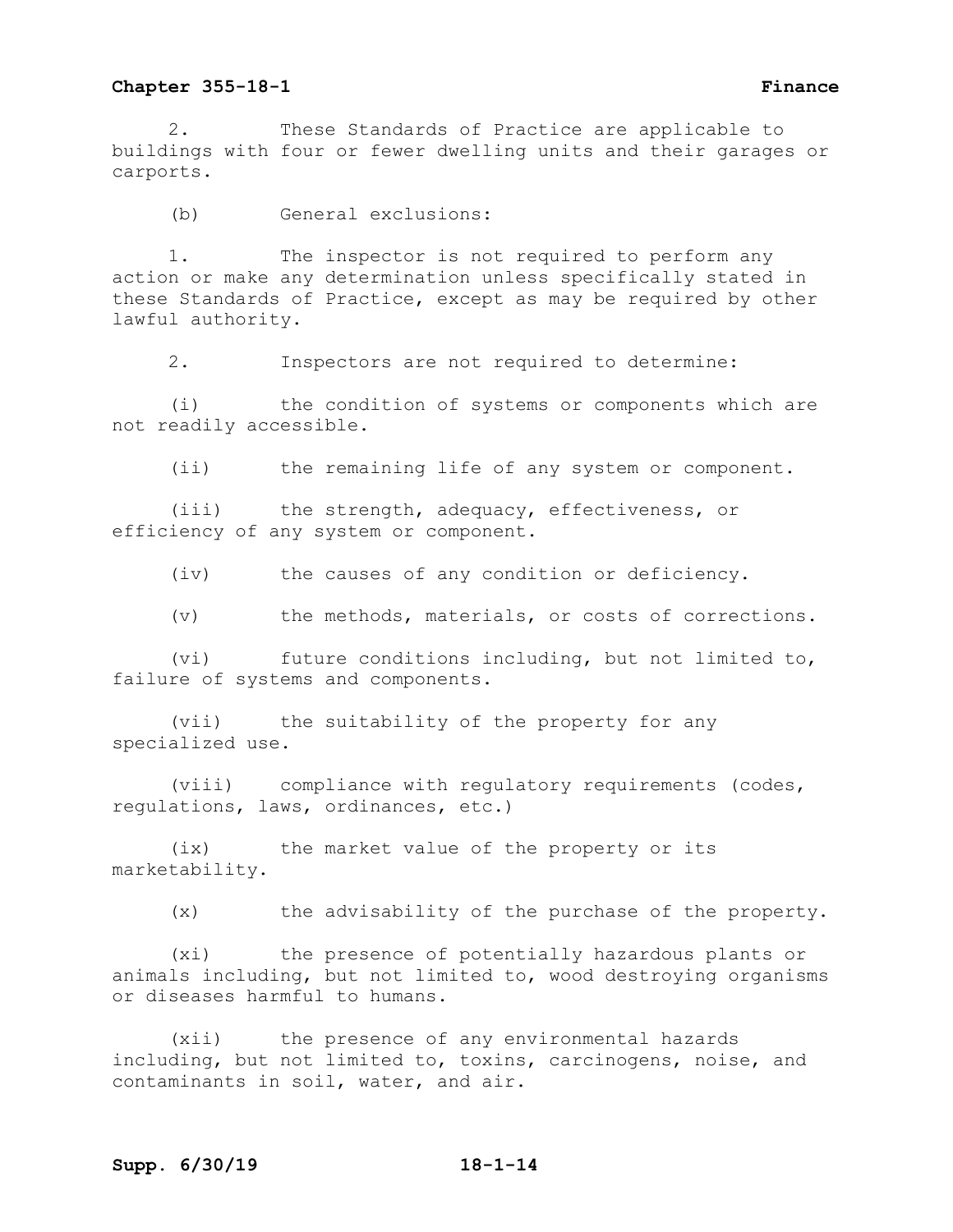(xiii) the effectiveness of any system installed or methods utilized to control or remove suspected hazardous substances.

(xiv) the operating costs of systems or components.

(xv) the acoustical properties of any systems or component.

3. Inspectors are not required to offer:

(i) or perform any act or service contrary to law.

(ii) or perform engineering services.

(iii) or perform work in any trade or any professional service other than home inspection.

(iv) warranties or guarantees of any kind.

4. Inspectors are not required to operate:

(i) any system or component which is shut down or otherwise inoperable.

(ii) any system or component which does not respond to normal operating controls.

(iii) shut-off valves.

5. Inspectors are not required to enter:

(i) any area which will, in the opinion of the inspector, likely be dangerous to the inspector or other persons or damage the property or its systems or components.

(ii) the under-floor crawl spaces or attics which are not readily accessible.

6. Inspectors are not required to inspect:

(i) underground items including, but not limited to, underground storage tanks or other underground indications of their presence, whether abandoned or active.

(ii) systems or components which are not installed.

# **Supp. 6/30/19 18-1-15**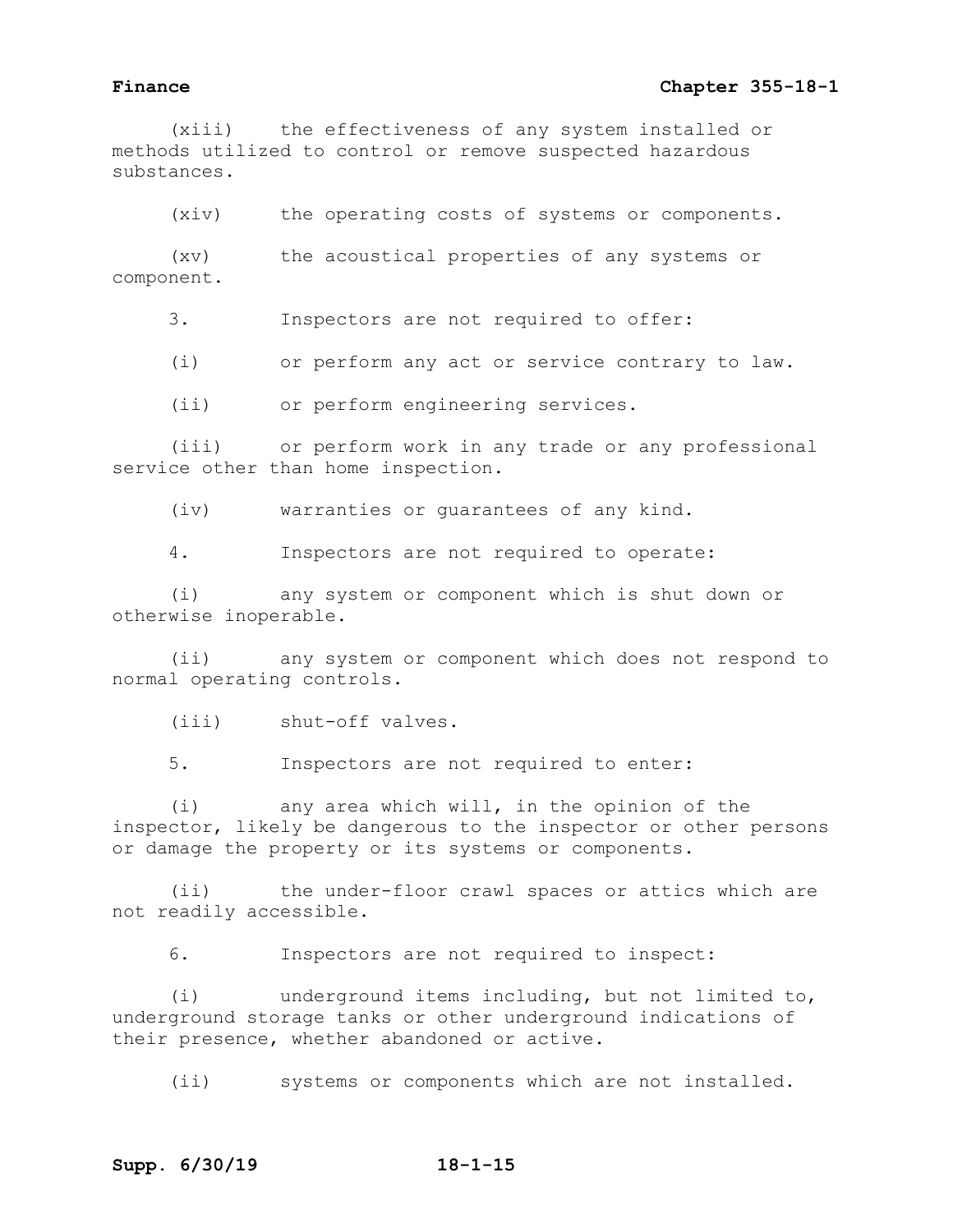(iii) decorative items.

(iv) systems or components located in areas that are not entered in accordance with these Standards of Practice.

(v) detached structures other than garages and carports.

(vi) common elements or common areas in multi-unit housing, such as condominium properties or cooperative housing.

7. Inspectors are not required to:

(i) perform any procedure or operation which will, in the opinion of the inspector, likely be dangerous to the inspector or other persons or damage the property or its systems or components.

(ii) move suspended ceiling tiles, personal property, furniture, equipment, plants, soil, snow, ice, or debris.

(iii) dismantle any system or component, except as explicitly required by these Standards of Practice. **Authors:** The Alabama Standards of Practice and Code of Ethics for Home Inspectors are adopted from the American Society of Home Inspector's (ASHI) Standards of Practice and Code of Ethics. The Alabama Building Commission gratefully acknowledges ASHI's consent. **Statutory Authority:** Code of Ala. 1975, §§34-14B-1, *et seq.*, 41-9-140, *et seq.* **History: New Rule:** Filed September 23, 2002; effective October 28, 2002.

### **355-18-1-.02 Code Of Ethics For Home Inspectors.**

(1) The home inspector will express an opinion only when it is based on practical experience and honest conviction.

(2) The home inspector will always act in good faith toward each client.

(3) The home inspector will not disclose any information concerning the results of the inspection without the approval of the clients or their representatives.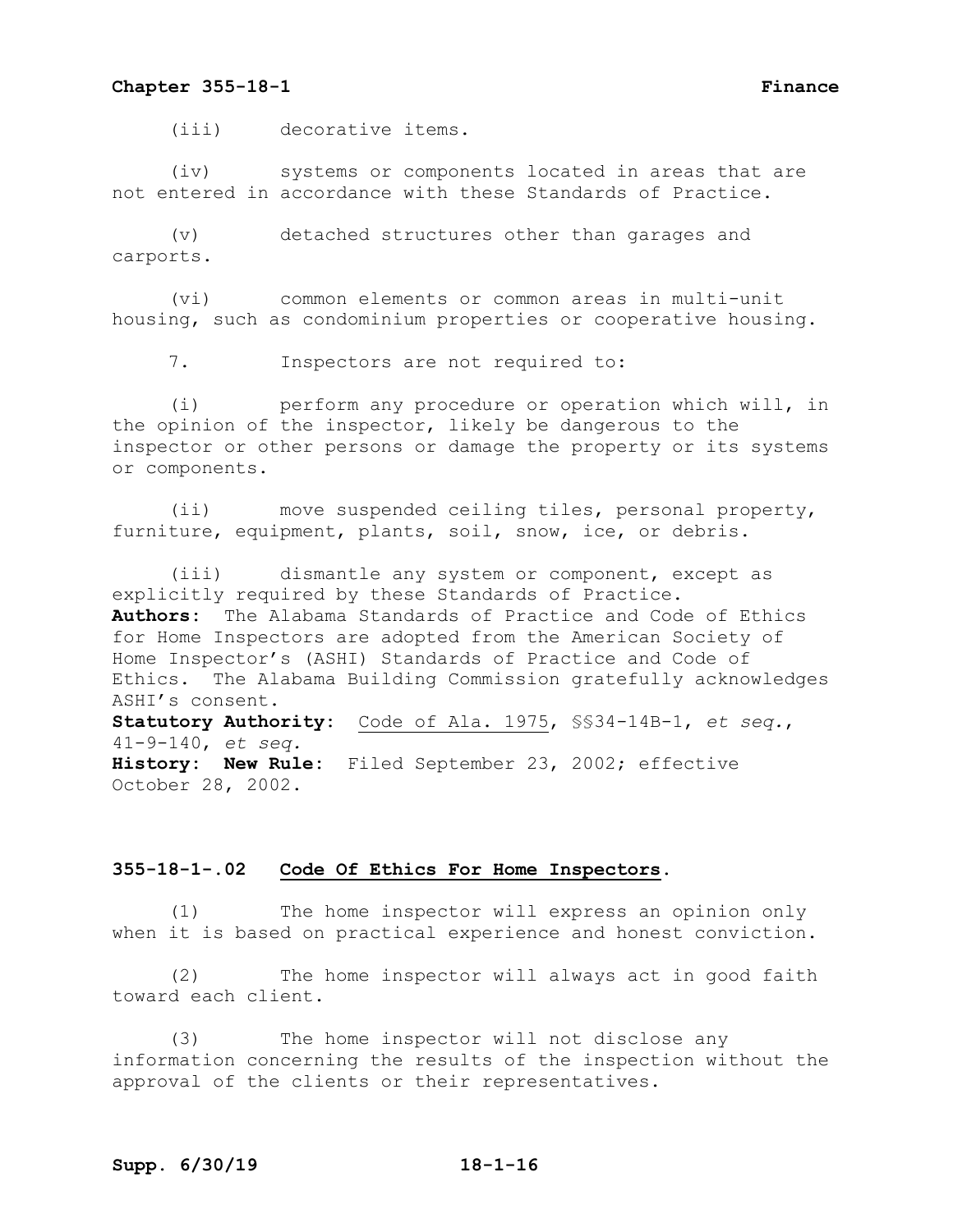(4) The home inspector will not accept compensation, financial or otherwise, from more than one interested party for the same service without the consent of all interested parties.

(5) The home inspector will not accept nor offer commissions or allowances, directly or indirectly, from other parties dealing with their client in connection with work for which the home inspector is responsible.

(6) The home inspector will promptly disclose to his or her client any interest in a business which may affect the client. The home inspector will not allow an interest in any business to affect the quality or the results of their inspection work which they may be called upon to perform. The inspection work may not be used as a vehicle by the inspector to deliberately obtain work in another field.

(7) The home inspector shall make every effort to uphold, maintain, and improve the professional integrity, reputation, and practice of the home inspection profession. He or she will report such relevant information, including violations of this Code by other home inspectors, to the Building Commission.

**Author:** The Alabama Standards of Practice and Code of Ethics for Home Inspectors are adopted from the American Society of Home Inspector's (ASHI) Standards of Practice and Code of Ethics. The Alabama Building Commission gratefully acknowledges ASHI's consent. **Statutory Authority:** Code of Ala. 1975, §§34-14B-1, *et seq.*, 41-9-140, *et seq.* **History: New Rule:** Filed September 23, 2002; effective

October 28, 2002.

## **355-18-1-.03 Standards Of Practice For EIFS Inspectors.**

(1) Scope and Purpose.

(a) Inspections performed in accordance with these guidelines are intended to provide the building owner or client with a better understanding of the exterior cladding system and component conditions as observed at the time of inspection.

(b) EIFS Inspectors as defined in Code of Ala. 1975, §34-14B-2 shall: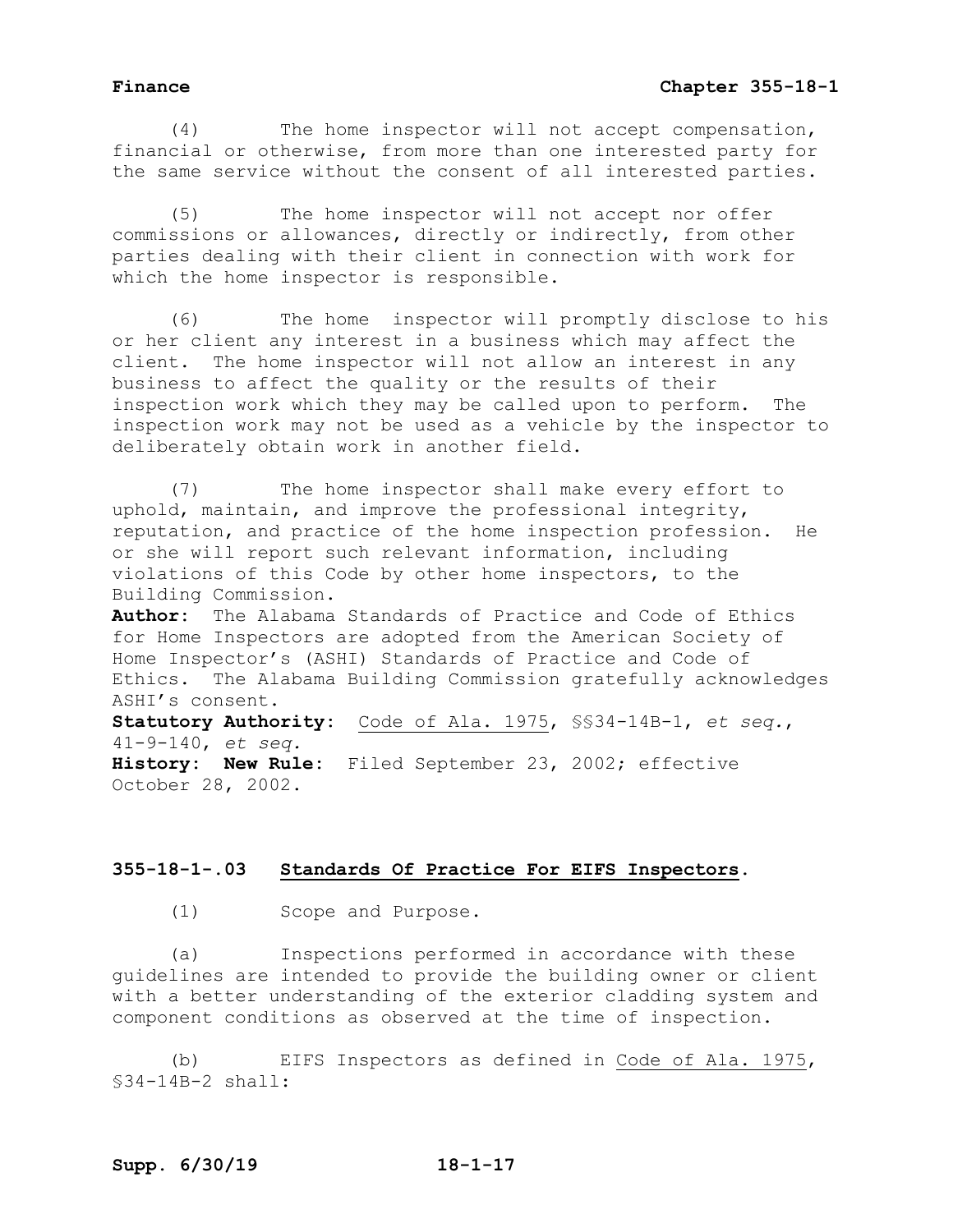1. Observe all installed EIFS and stucco wall components listed elsewhere in these standards.

Submit a written, signed report to the person or persons outlined in their contract. The report shall:

(i) Describe those components specified, as listed elsewhere in these standards.

(ii) State which components were inspected as listed elsewhere in these standards.

(iii) State which components as listed elsewhere in these standards that were not inspected and why.

(iv) State why any components that are listed elsewhere in these standards that are in need of correction, modification, or immediate repair in order to bring the system to industry and/or manufacturer standards.

(c) These inspection standards are not intended to limit the inspector from:

1. Reporting conditions or observations that directly relate to the performance or life of the inspected wall system and its components.

2. Including other systems and components into the inspection if requested by the person or persons for whom the inspection is performed.

(2) General Exclusions and Limitations

(a) General Exclusions

1. EIFS Inspectors are not required to report on:

(i) The life expectancy of the wall system or any component of the system.

(ii) The suitability of the wall system or product within the wall system for any specialized use.

(iii) The compliance or non-compliance of the wall system and components with applicable code requirements.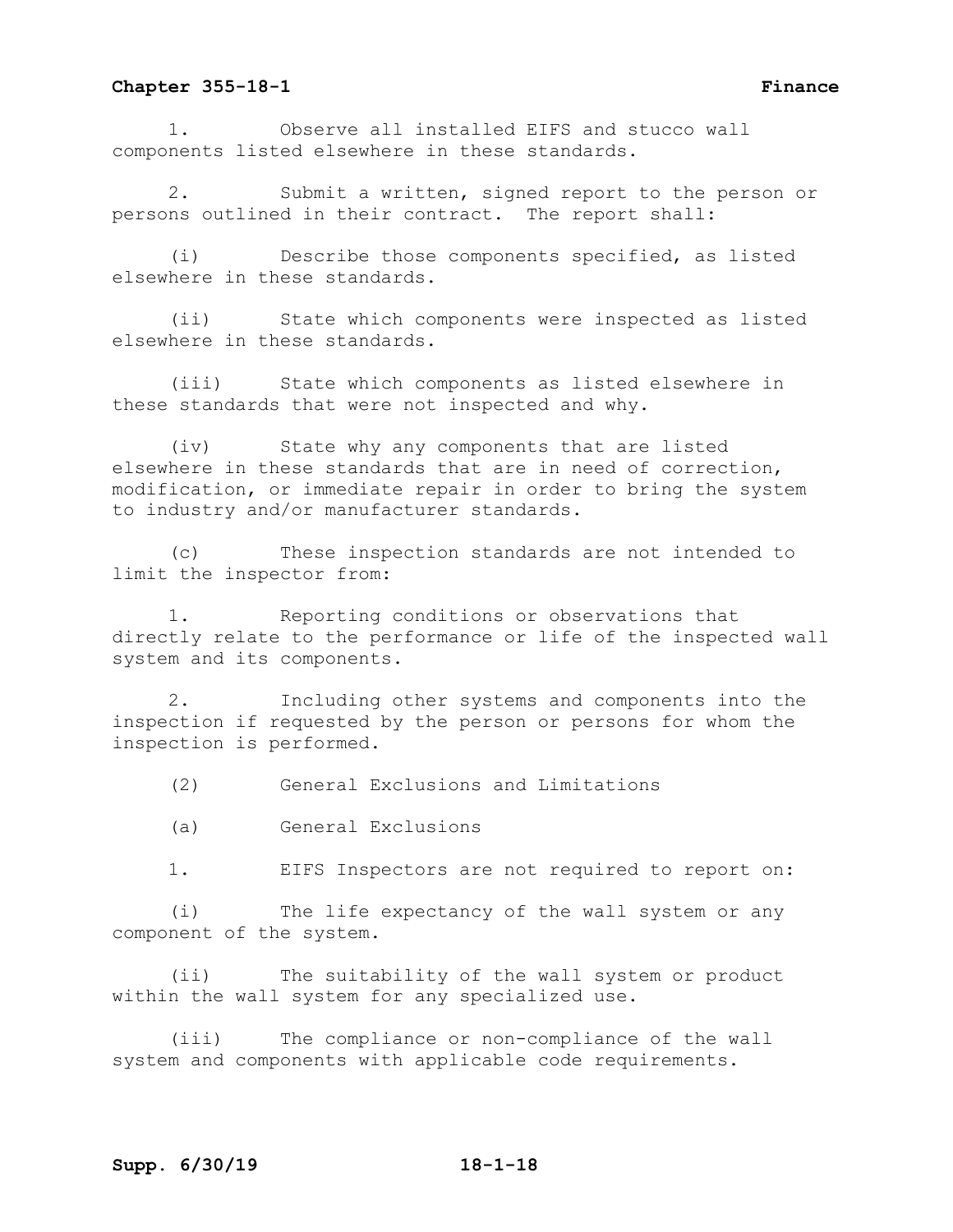(iv) The method and materials required for the repair of the wall system or its components.

(v) The cost for the corrections to the wall system or its components.

(vi) The condition of a wall system or a component of a wall system that could not be readily observed due to personal items, furniture, equipment, plant life, soil, snow, ice, debris or storage.

(vii) The identification of wood destroying organisms including, but not limited to, insects, fungi, and rodents.

(viii) The identification of any hazardous substances, environmental issues or biohazards, or to determine the condition of an installed system used to control the above conditions.

2. EIFS Inspectors are not required to:

(i) Offer any warranties or guarantees of any kind.

(ii) Offer any service or perform any act that is contrary to law.

(iii) Perform any architectural or engineering service or perform any function that requires a license or permit which is in addition to the license obtained from the Building Commission.

(iv) Determine the strength, adequacy, life of, or efficiency of any wall system or component.

(v) Perform any procedure or destructive testing which may damage the wall system components or property without prior written permission from the property or building owner.

(vi) Move any personal items, furniture, equipment, plant life, or items that may obstruct access or visibility of the component or wall system being inspected, without first obtaining written permission from the property or building owner.

(vii) Predict the future of any installed wall system or its components installed within the wall system.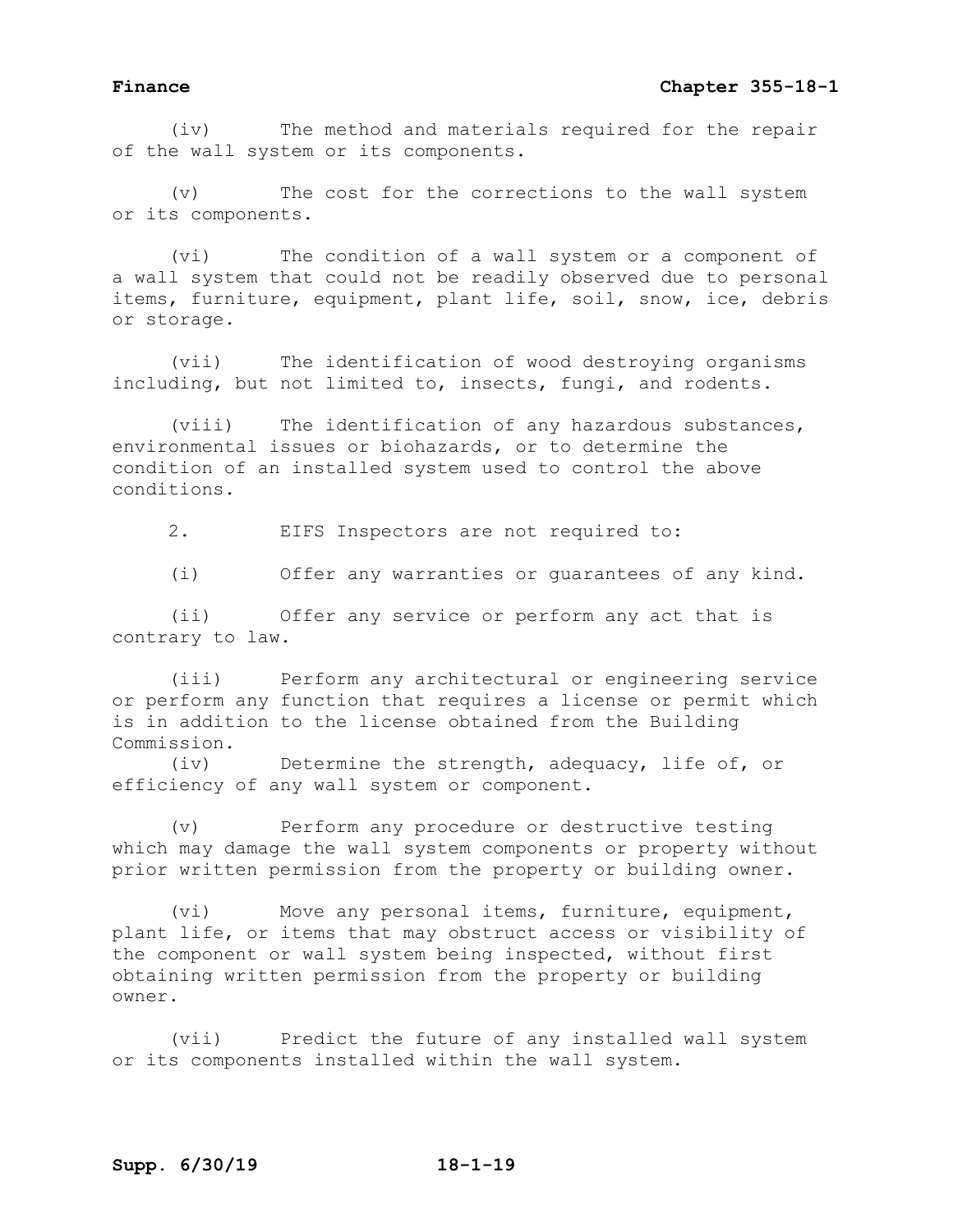(viii) Predict the performance of wall system or components within the wall system in regards to sound proofing, insulation, or fire suppression.

|           | (3)                | System Components and Details                                                                  |
|-----------|--------------------|------------------------------------------------------------------------------------------------|
|           | (a)                | EIFS Inspectors shall observe and report on:                                                   |
|           | 1.                 | Systems such as:                                                                               |
|           | (i)                | PB - Polymer Based EIFS                                                                        |
|           | (i)                | PM - Polymer Modified EIFS                                                                     |
|           | (iii)              | DEFS - Direct Applied EIFS                                                                     |
|           | (iv)               | OCS - One Coat Stucco Systems                                                                  |
|           | $(\triangledown)$  | Quick R                                                                                        |
|           | (vi)               | Drainage EIFS                                                                                  |
| Systems   | (vii)              | Traditional Hard Coat or Three Coat Stucco                                                     |
|           | 2.                 | General Information such as:                                                                   |
|           | (i)                | Age of system and components                                                                   |
| inspected | (i <sub>i</sub> )  | Approximate amount of applied material being                                                   |
|           |                    | (iii) Direction on which the building and applied<br>surfaces face. (North, South, East, West) |
|           |                    | (iv) Number of stories                                                                         |
|           | (v)                | Temperature at time of inspection                                                              |
|           | (vi)<br>inspection | Weather conditions prior to and at the time of                                                 |
|           | (vii)              | Last rainfall                                                                                  |
|           | (viii)             | Building or property owner                                                                     |
|           | 3.                 | Accessible components such as:                                                                 |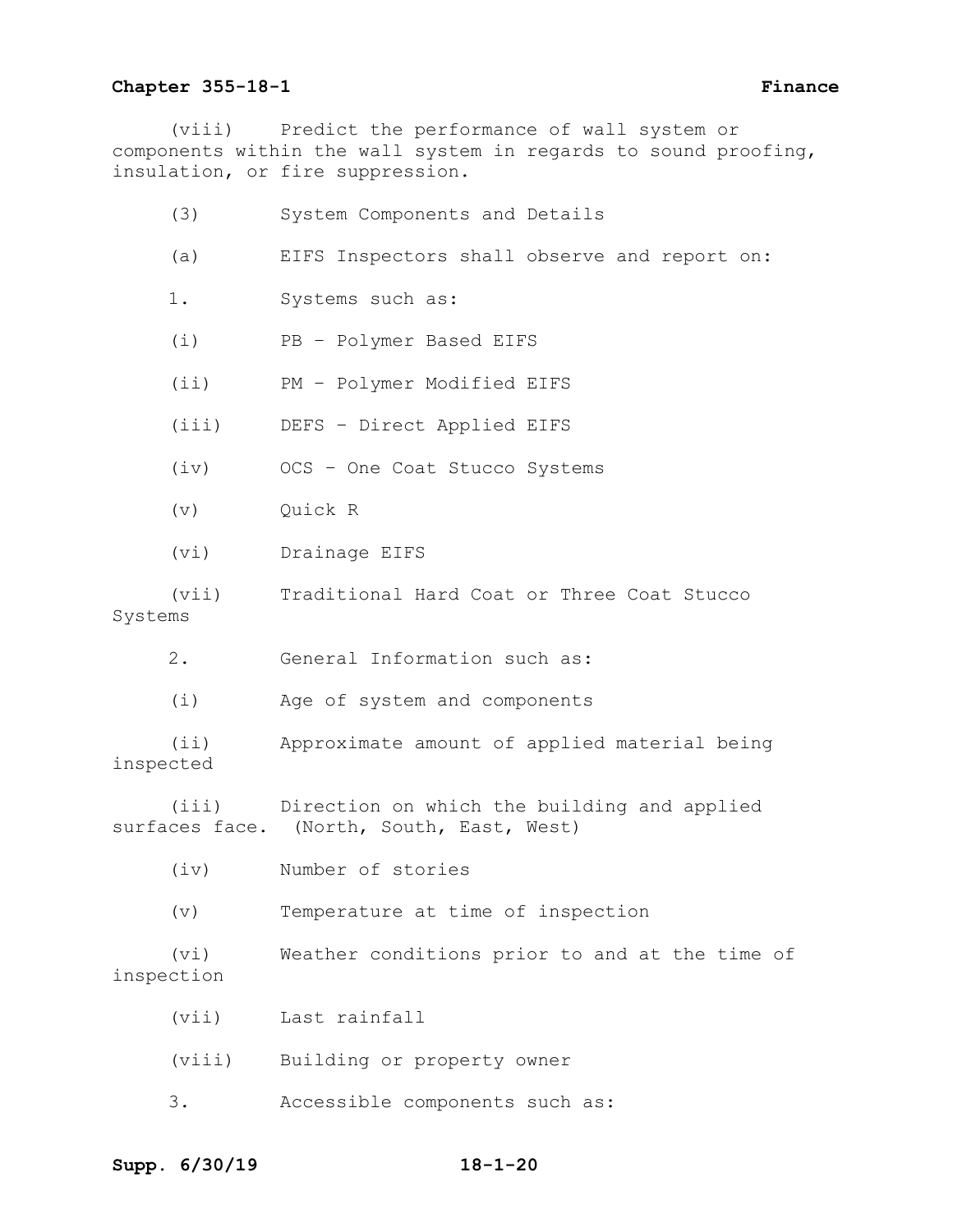(i) Framing type (ii) Roof covering type (iii) Substrate type, if known (iv) Building wrap or moisture barrier, if known (v) Draining mat, if known (vi) Window type and manufacturer, if known (vii) Door type and manufacturer, if known (viii) Rigid foam type and manufacturer, if known (ix) Fasteners type and manufacturer, if known (x) Starter track (xi) Flashings (xii) Trim accessories (xiii) Reinforcing mesh type and manufacturer (xiv) Base coat type and manufacturer (xv) Finish coating type and manufacturer (xvi) Sealant or adhesive type and manufacturer 4. Accessible details such as: (i) Sealant around window perimeters (ii) Sealant around door perimeters (iii) Miter joints around windows and doors (iv) Fixed window mullions and joints (v) Head flashings at window tops (vi) Head flashings at window tops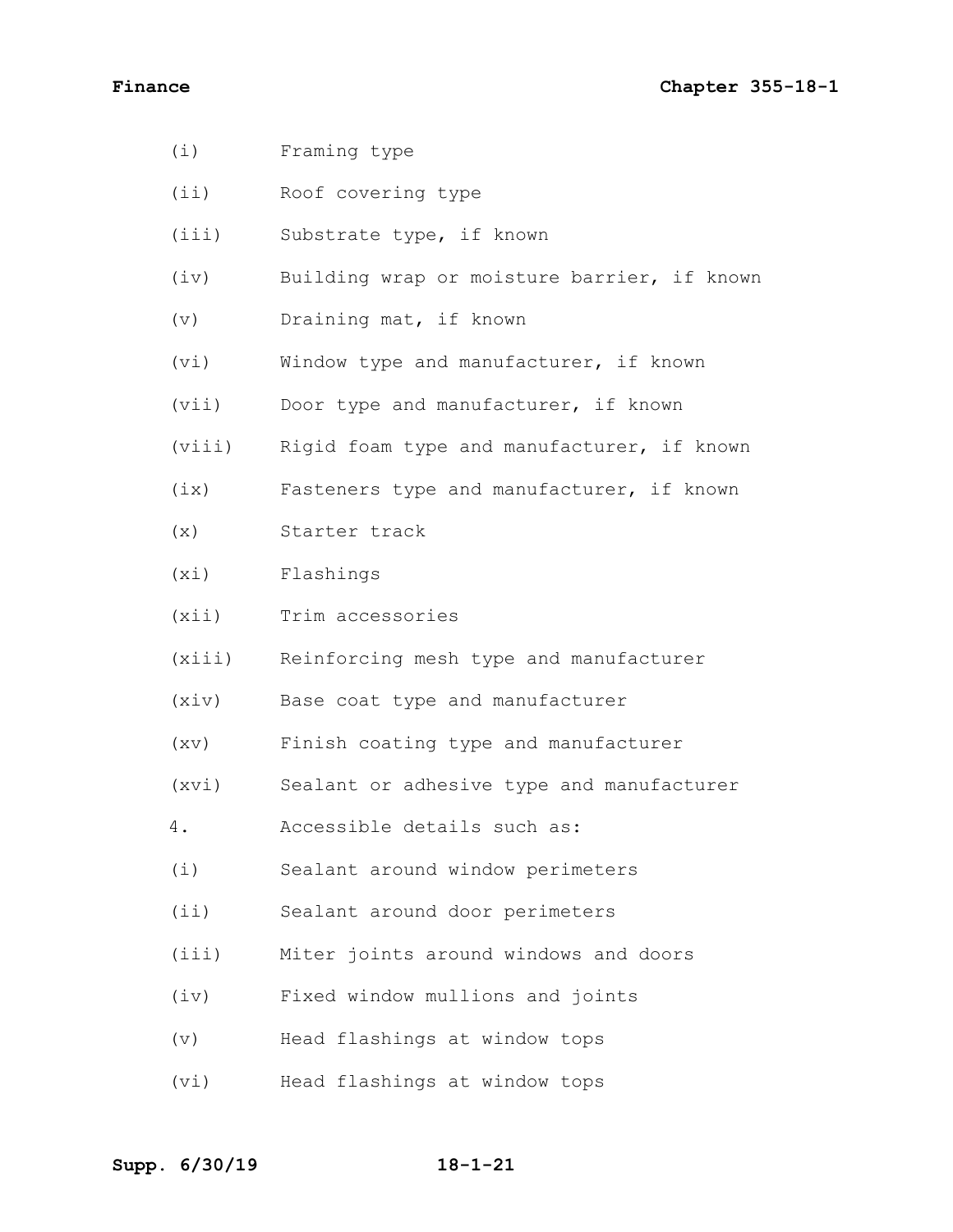- (vii) Pan flashing at window sills
- (viii) Penetrations at door threshold/track
- (ix) Backwrapping
- (x) Expansion joints
- (xi) Control joints
- (xii) Aesthetic grooves
- (xiii) Butterfly mesh
- (xiv) Type of fastening system used on foam
- (xv) Substrate nailing pattern

(xvi) Foam fastening installation pattern

(xvii) Openings on foam

(xviii) Evidence of foam rasping prior to base coat installation

- (xix) Base coat thickness
- (xx) Top coat thickness

(xxi) Transitions at accessories such as vinyl, brick, wood, and other dissimilar materials

- (xxii) Termination at grade
- (xxiii) Termination at concrete slabs
- (xxiv) Deck flashings
- (xxv) Flashings at columns
- (xxvi) Kick out flashings
- (xxvii) Roof wall flashings
- (xxviii) Wall soffit termination
- (xxix) Roof wall termination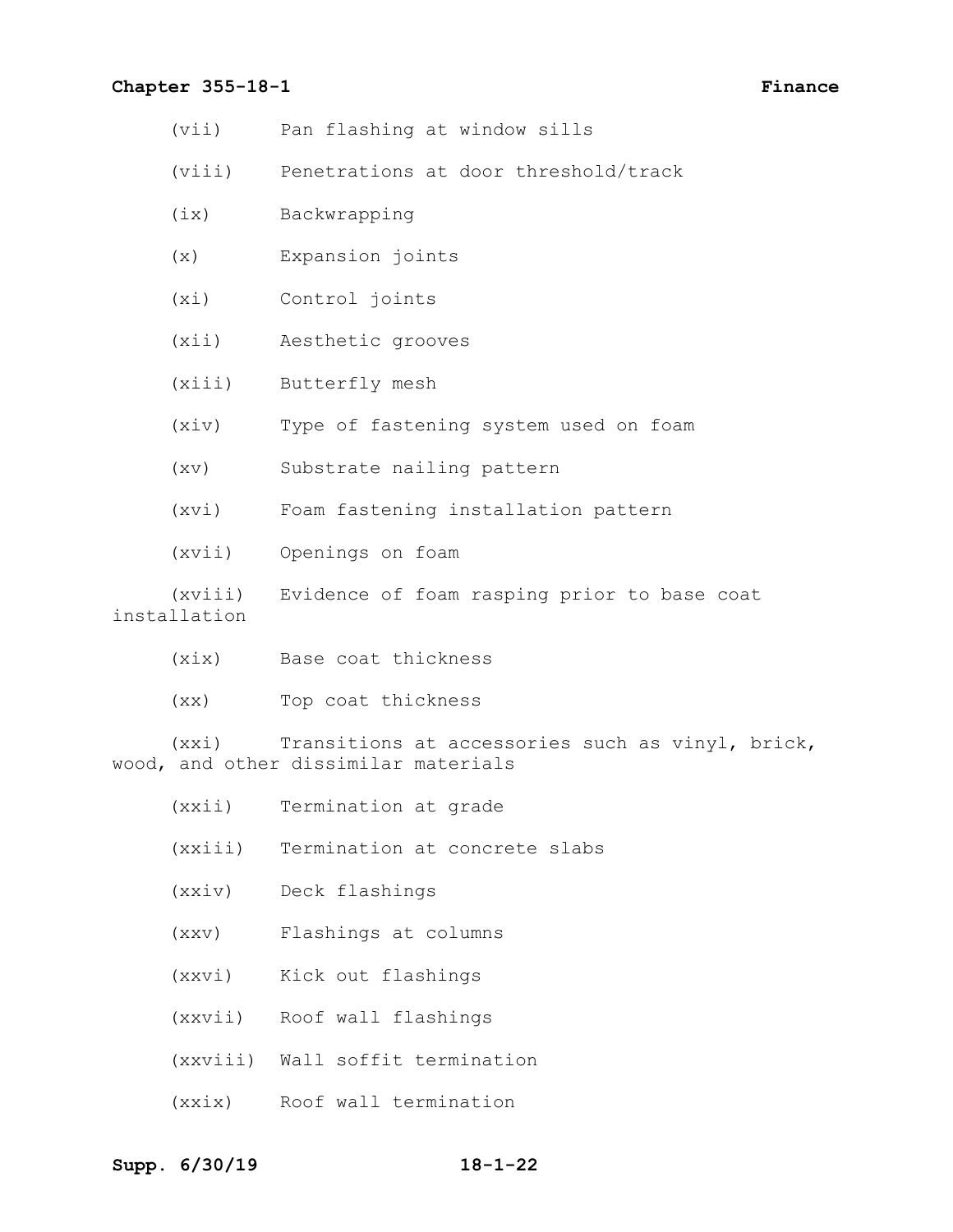- (xxx) Wall fascia termination
- (xxxi) Chimney crickets
- (xxxii) Chimney flashings
- (xxxiii) Gutters
- (xxxiv) Wall penetrations
- (xxxv) Accessories, flashings and sealant used
- 5. General Appearance
- (i) Cracking observed and location
- (ii) Exposed mesh observed and location
- (iii) Chalking surface (efflorescence) observed and location
	- (iv) Uneven surface texture observed and location
	- (v) Poor or missing sealant observed and location
	- (vi) Stains observed and location
	- (vii) Impact damage and location
	- (viii) Flat areas and location
- (xix) Breaching of surface by other trades and locations

(x) Vegetation, grading, drainage, driveways, patios, walkways, and retaining walls with respect to their effect on the condition of the exterior wall system or its components

- (xi) Accessories and attachment methods
- (4) Moisture Testing and Analysis
- (a) EIFS Inspectors shall observe and report on:
- 1. Methods of Testing: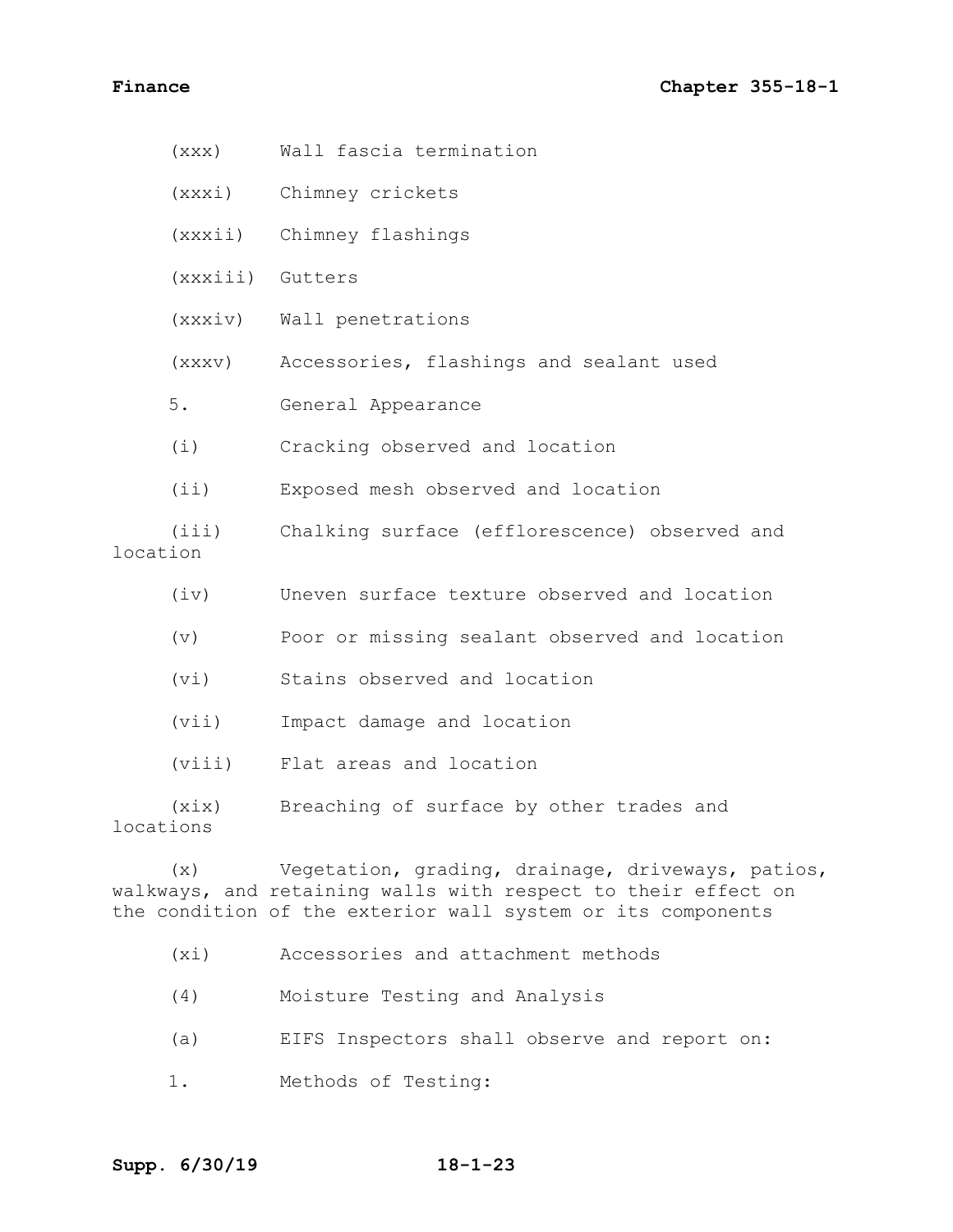- (i) Reasons for testing
- (ii) Locations of testing areas
- (iii) Amount of testing areas
- (iv) Type of tests performed
- (v) Result of tests performed
- 2. Examine areas of potential water intrusion
- (i) Glazing
- (I) Gaskets
- (II) Weeps
- (III) Sealants
- (IV) Perimeter sealants
- (V) Unauthorized alterations
- (ii) Penetrations
- (I) Designed penetrations
- (II) Post-construction penetrations
- (III) Sealants
- (IV) Unauthorized alterations
- (iii) Wall Area
- (I) False joints (cracking)
- (II) Designed joints
- (III) Post-construction joints
- (IV) Cracks
- (V) Impact Damage
- (VI) Bird nest, or insect damage/holes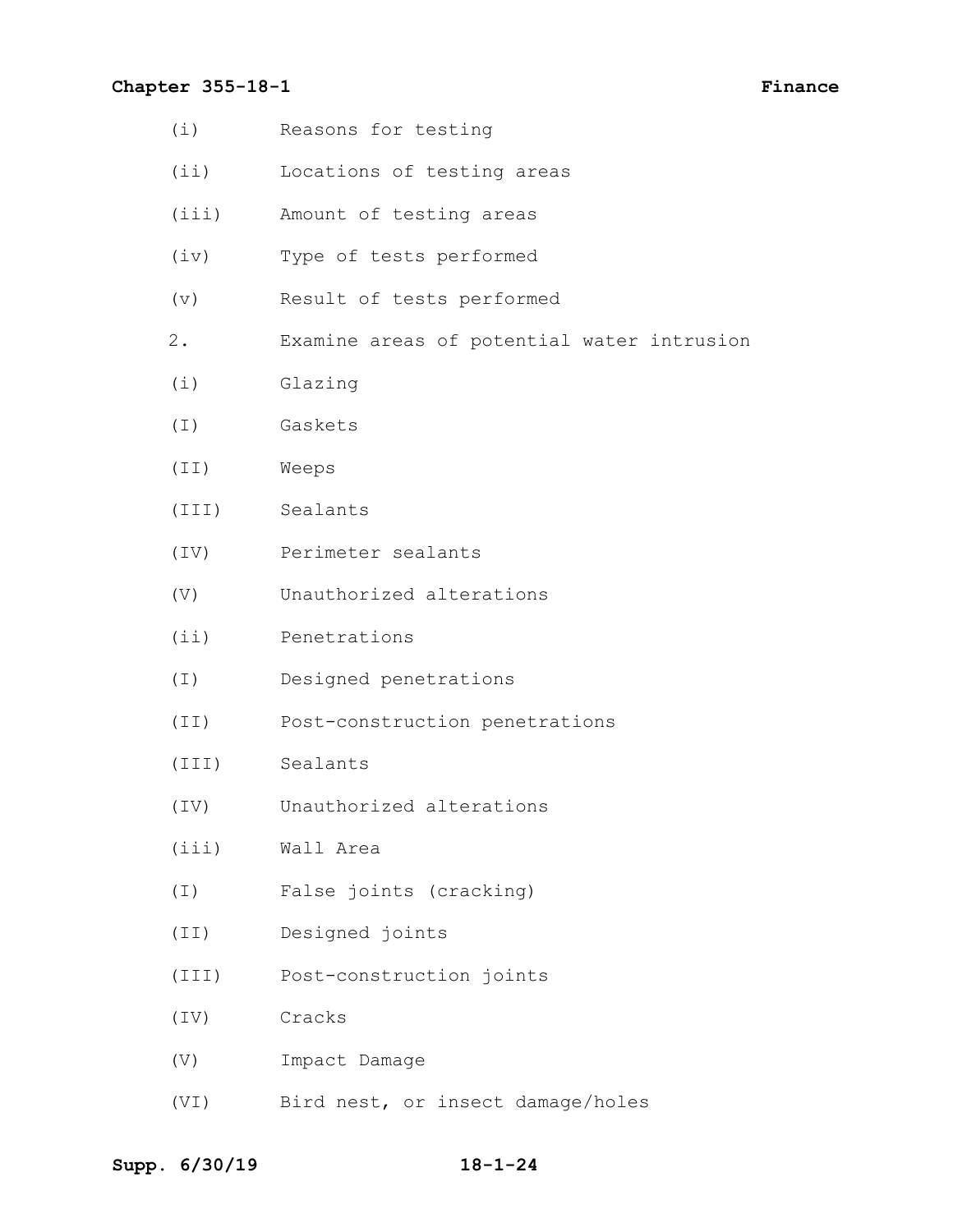- (VII) Unauthorized alterations
- (iv) Roof/Wall Interfaces
- (I) Copings
- (II) Parapets
- (III) Penetrations
- (IV) Flashings
- (V) Roof areas

3. Inspect and report on all accessible elevations or water entry points.

4. Inspect and report on accessible interior areas. Probe interior finished areas and structural components where deterioration is suspected. Report the signs of water penetration into the building or signs of abnormal condensation on building components.

- 5. Test equipment used:
- (i) Type of test equipment used

(ii) Method of calibration of test equipment used **Author:** The Alabama Standards of Practice and Code of Ethics for EIFS Inspectors are adopted from the Exterior Design Institute (EDI) Standards of Practice and Code of Ethics. The Alabama Building Commission gratefully acknowledges EDI's consent.

**Statutory Authority:** Code of Ala. 1975, §§34-14B-1, *et seq.*, 41-9-140, *et seq.* **History: New Rule:** Filed September 23, 2002; effective October 28, 2002.

# **355-18-1-.04 Code Of Ethics For EIFS Inspectors.**

(1) Quality of Care. EIFS Inspectors shall commit to ongoing professional development and education.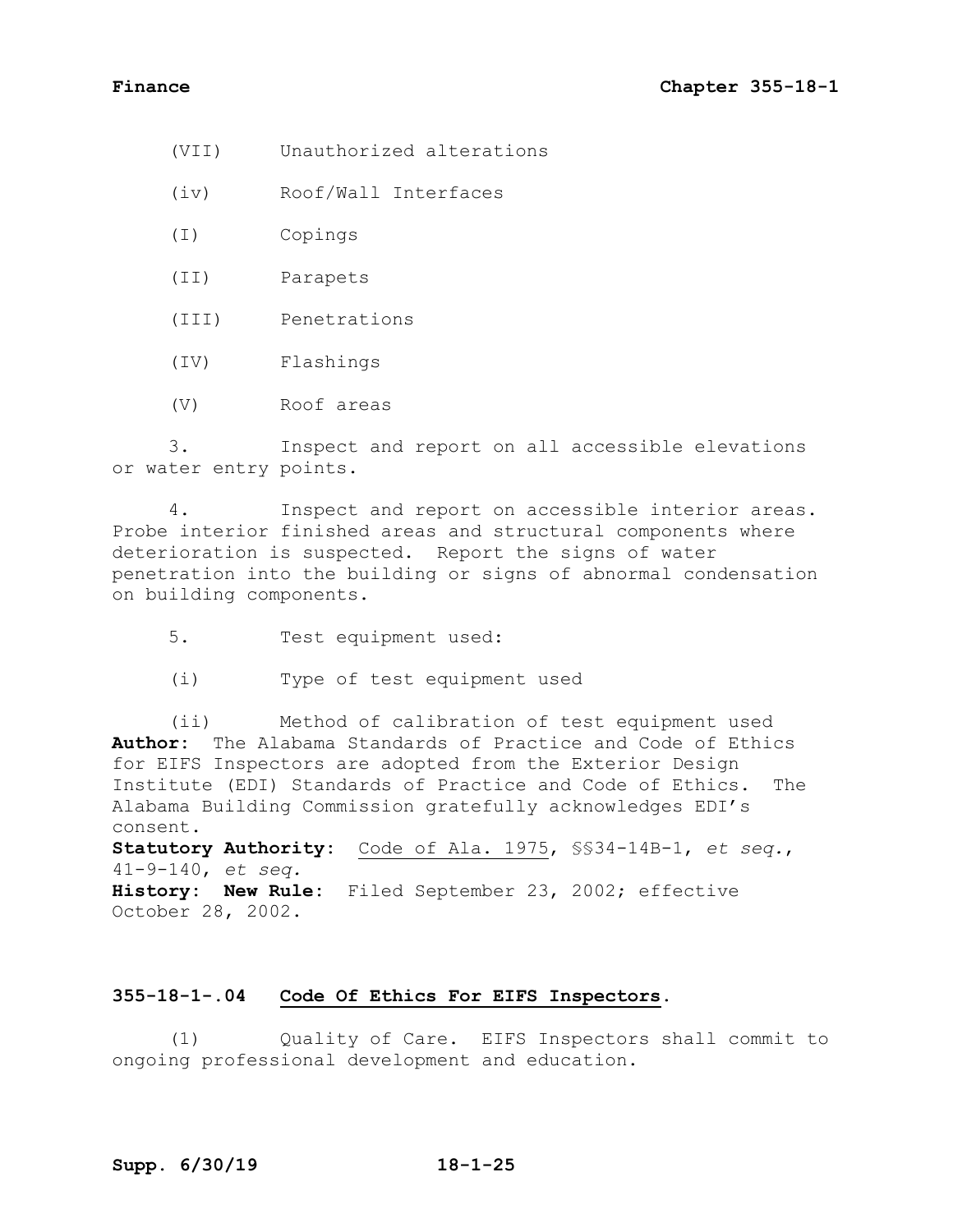(2) Individual Rights. EIFS Inspectors shall strive to recognize and respect the rights, dignity and individuality of all persons. An EIFS Inspector shall not unlawfully discriminate or knowingly permit unlawful discrimination on the basis of race, national origin, sex, sexual orientation, religion, age or disability.

(3) Representation of Care and Fees.

(a) EIFS Inspectors shall make no representations regarding their services or disqualifications that are false or misleading in any material respect.

(b) EIFS Inspectors shall fully disclose all applicable charges for services, as well as the general scope of the services prior to conducting an inspection or providing other services. EIFS Inspectors shall not inspect for a fee any property in which the EIFS Inspector, or the EIFS Inspector's company, has any financial interest or any interest in the transfer of the property.

(c) EIFS Inspectors shall not offer or deliver any compensation, inducement, or reward to the owner of the inspected property, the broker, agent, or home inspector for the referral of any business to the EIFS Inspector, the EIFS Inspector's company or the EIFS Inspector's remediation contractor.

(4) Conflicts of Interest.

(a) General Conflicts of Interest: EIFS Inspectors shall avoid conflicts of interest with regard to their professional activities, financial considerations or other interests. At such time as an EIFS Inspector becomes reasonably aware that an actual, apparent or potential conflict of interest exists, the EIFS Inspector shall refrain from providing services or opinions until full disclosure has been made, and the conflict waived in writing by the appropriate parties.

(b) Suggested Guidelines for EIFS Inspectors that provide both inspection and stucco remediation contractor services:

1. To avoid conflict of interest complications, an EIFS Inspector can adopt the policy of not repairing projects they inspected for twelve (12) months and having independent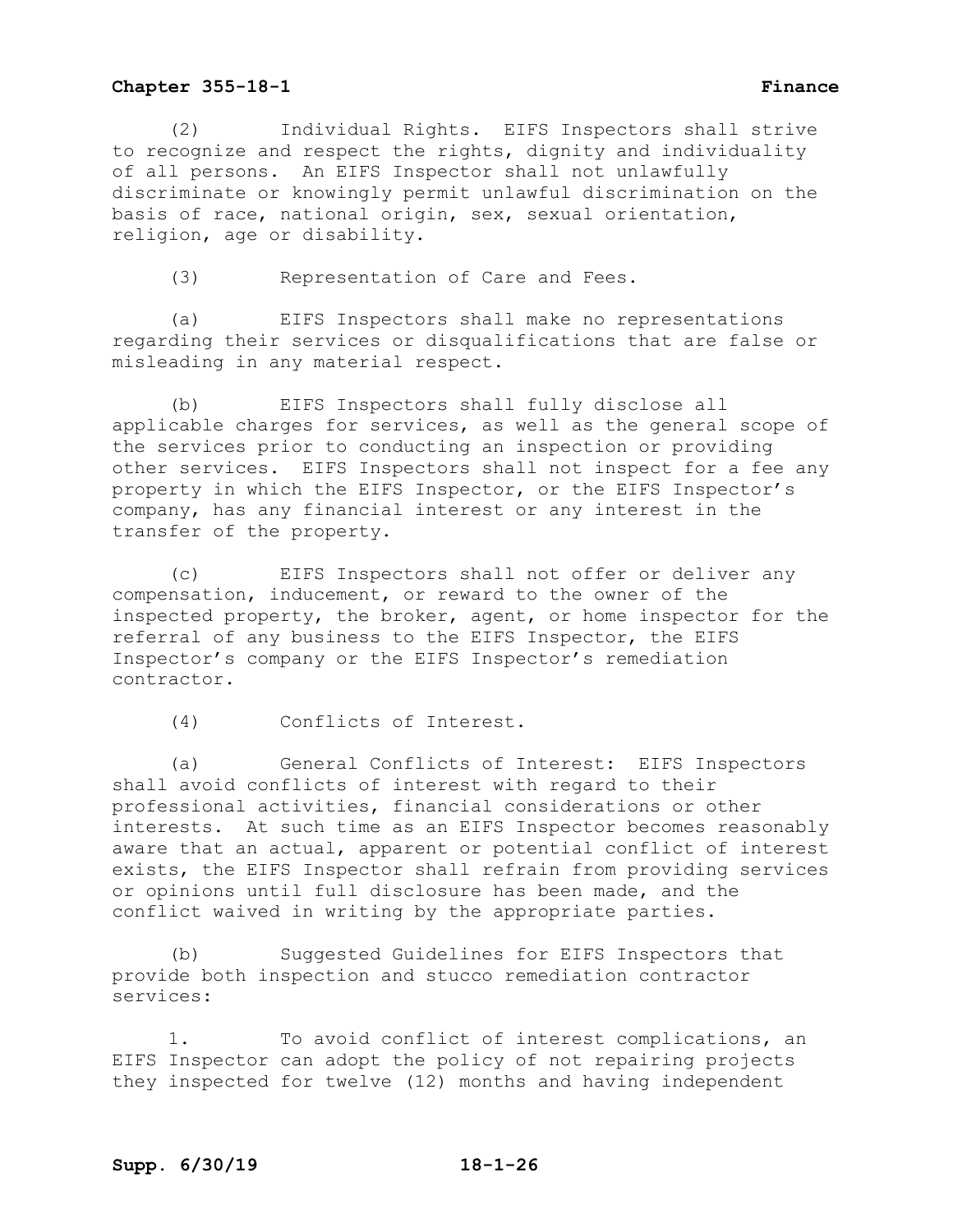third party inspectors inspect the projects that they have remediated.

2. On small projects (generally less than \$1,000 of repairs), the EIFS Inspector or their companies shall provide full disclosures of potential conflicts of interest if the owner wants them to perform the repairs; including appropriate disclosure and waiver forms. All repairs should be properly inspected by an independent third party EIFS Inspector or equal.

3. On all other projects where EIFS Inspectors or their companies are performing both inspections and repairs, the EIFS Inspector should establish a procedure to avoid conflict of interest concerns. The procedure may involve the following steps:

(i) Perform the stucco inspection and write the report identifying the problem areas. If qualified to do so, develop the specification for repairs to correct the problem areas identified. Provide this information to the owner so they can solicit bids for the repairs. If the EIFS Inspector or their company is not asked to provide a bid to perform the repairs, then the EIFS Inspector can remain available as a consult and independent third party inspector to monitor the remediation.

(ii) If the owner desires that the EIFS Inspector or their company provide a bid for the repairs, then the EIFS Inspector shall document the change in the relationship with the owner and obtain appropriate waivers to establish consent from the owner prior to bidding the project.

(iii) If the original EIFS Inspector wins the bid, they shall require that the owner hire an independent third party EIFS Inspector or equal to monitor the remediation.

(iv) If the original EIFS Inspector does not win the bid, then they can be retained as the independent third party EIFS Inspector to monitor the remediation by the successful bidder.

(5) EIFS Inspectors.

(a) EIFS Inspectors shall not engage in unethical conduct.